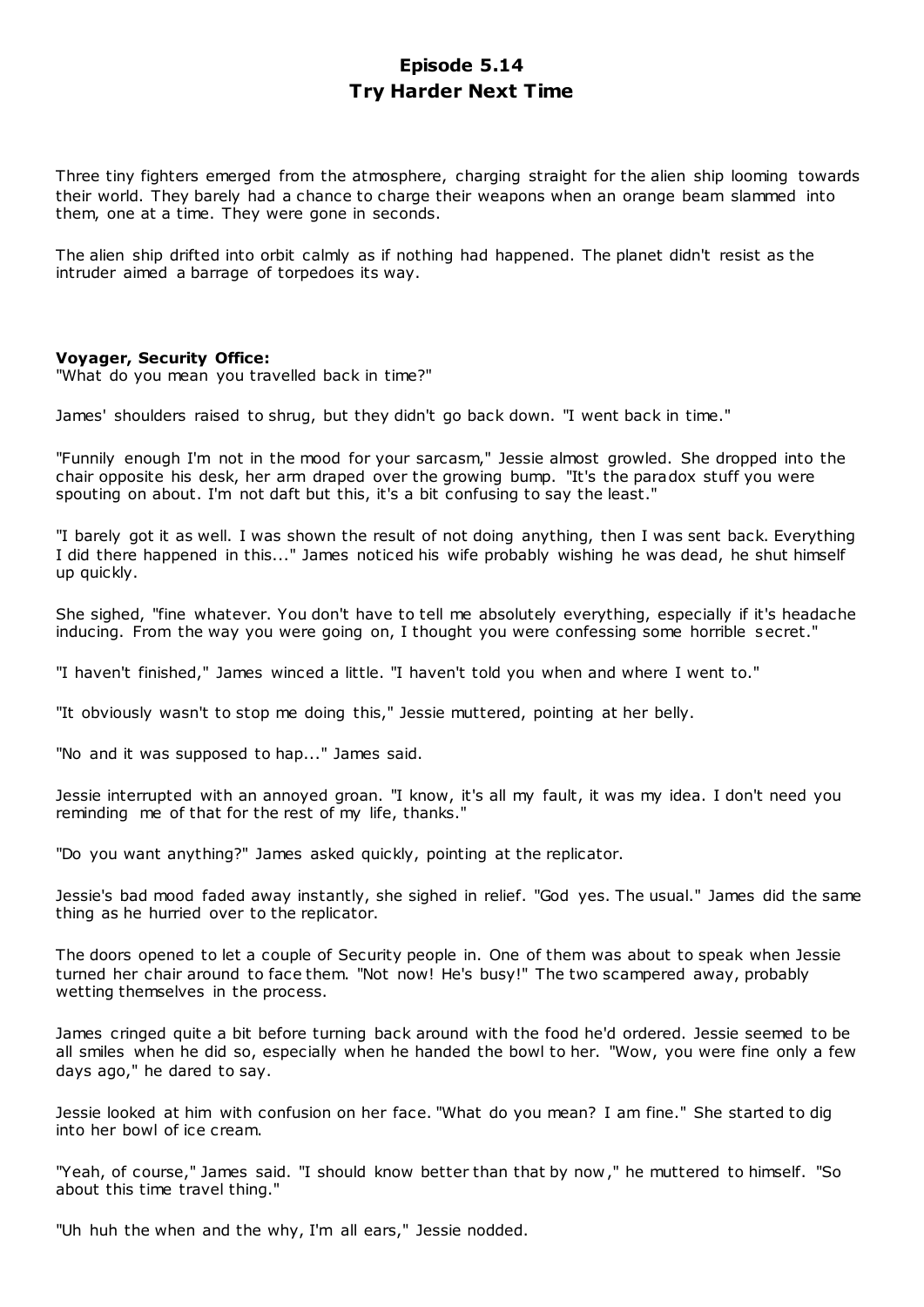"I er... think I should tell you another time," James said reluctantly.

Jessie shook her head, ice cream still in her mouth. She quickly swallowed it. "No, no. If it's making you grumpy enough to throw watchers around and make my brother have nightmares, then get it all out. Okay?"

"It's not, those two annoyed me all on their own," James said.

"Oh," Jessie's face fell for only a second. Another spoonful of ice cream fixed it. She sighed in disappointment as it was her last one. "Can you get me a bigger bowl next time, please?"

James couldn't help but smirk as the bowl she had was pretty large anyway, it was probably supposed to be a serving bowl. "Sure."

"Okay, so time travel and paradoxes. It must be something to do with us or you wouldn't be in confession mode right?" Jessie smiled.

"It is yeah," James said. He felt a little uncomfortable thinking about it, but her smile helped settle it a little. "It'll likely, definitely bring back some crappy memories. I'm hoping you don't remember at all."

"Ooph, that doesn't sound good," Jessie winced, though she still was in her good mood despite it. "Definitely about me then."

"Yeah, um... the time I had to go to was '51," James nervously said. He was right to be nervous, Jessie's good mood disappeared quickly, her face fell. "I think you'll know where."

Jessie sighed uncomfortably as she glanced down at her hands. "Unfortunately yeah."

"The time officer didn't tell me what to do, and I didn't want you to see me or anything," James quickly said. He sighed to slow himself down, "I really didn't want to intrude in your past, but..."

Jessie glanced up, her eyes widened a little. "Those men, they took me. I never wanted to think about it again, but now that I am... Demons right?" James nodded. "Right, that's why you were picked." She could feel her heart thumping, and it was only getting louder. "What did they want with me? I was a nobody then."

"Your power," James replied.

Jessie shook her head, "so that alternate present you saw, I wasn't around cos they succeeded?"

"From what I understand they weren't going to take it all, just enough so you'd..." James trailed off, he figured she got the point. "I know you were only little, but ever since it happened I've been paranoid that a part of you recognised me when we met. I tried my best to avoid it."

Jessie frowned as she thought about it. "No, I don't even remember how I got out of it. I ran, they got me..." She shuddered at that memory, "it was such a blur, I told myself it was a bad dream."

"Nothing about an annoying guy watching over your dorm?" James thought he'd ask.

"Oh god," Jessie groaned, her face started to turn an interesting shade of red. "No, I kept to myself, and I probably would have been too shy to even look at anyone. Besides I would have recognised you later on as you grew up, not when you were four. I think you're fine," she answered honestly. She sighed as she did remember something, "though my memory has definitely let me down lately."

"Why, what did you forget?" James asked, a little relieved to change the subject.

"Ugh, that stupid book Kiara gave me," Jessie grumbled. "I put it down and it wasn't where I thought I left it."

James looked a little concerned, "have you found it at all?"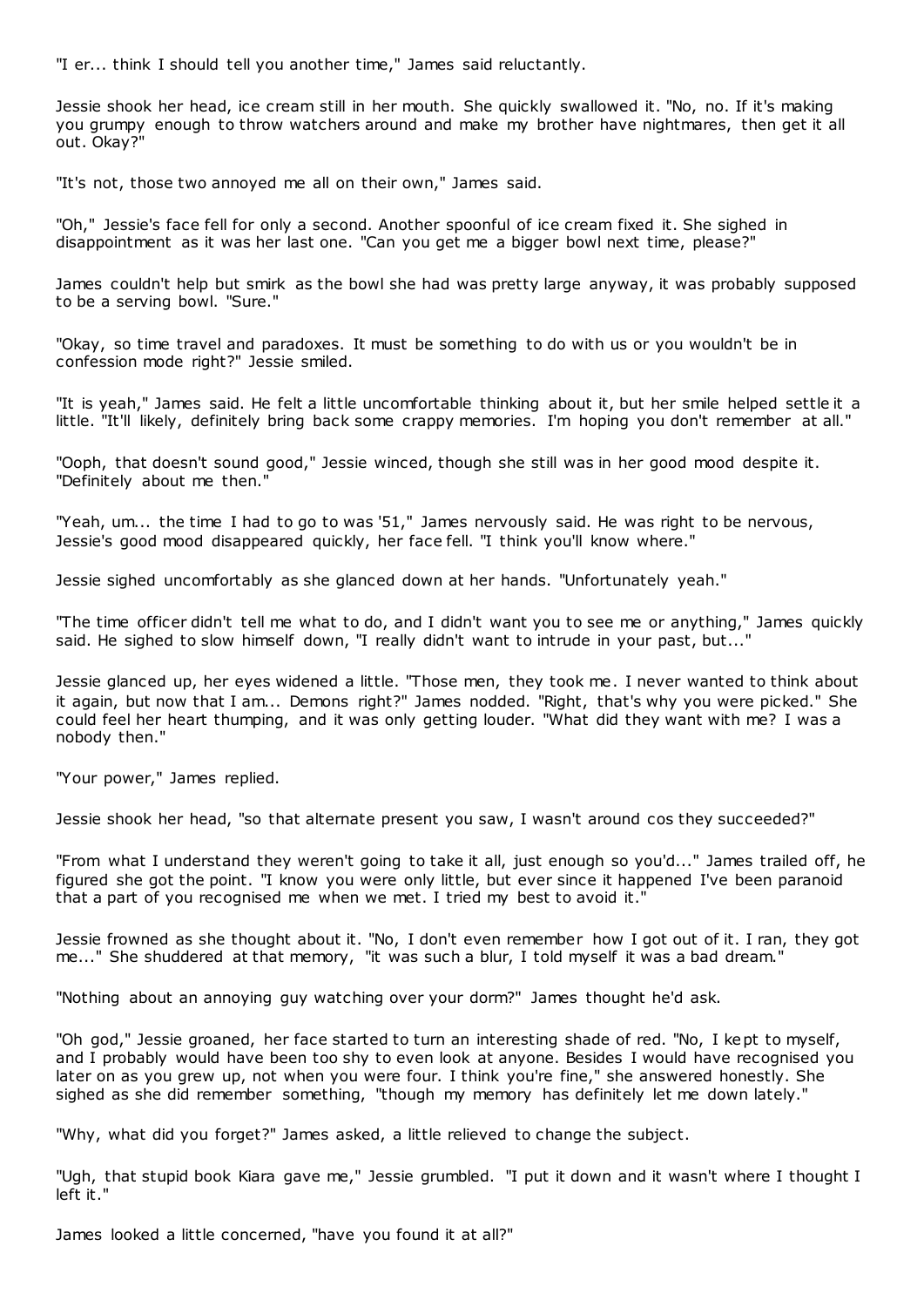"No," Jessie replied. She noticed the concern on his face. "Kiara's been talked out of it, I don't think it was her."

"Yeah but..." James said. "She's not the only one. If you had just put it somewhere else, you'd have found it by now. It was a big enough book."

"Did anyone else know about it?" Jessie asked. She shook her head, "don't worry about it, really. I checked, no one had been in our quarters but us. Besides only me and Annika could use it, and I really doubt Annika would do it. She still thinks Ylara is Lena."

James wasn't convinced, he just looked even more worried. "I'll go have a look for it, and double check if anyone was in our quarters." He quickly rushed for the exit.

"James wait!" Jessie quickly yelled, stopping him at the doorway. "Can you help me up?" she asked quietly and sweetly. James shook his head while he walked back over to her, he gently lifted her up to her feet. "No one's going to use that thing," she whispered.

"Why not, it's not like we don't have someone onboard who likes to do things like that," James questioned. Jessie raised her eyebrow, "I didn't mean me."

Jessie narrowed her eyes but mockingly, "ok you, fess up. You're just going to put that book back where it was."

James couldn't help but smile at the look she was giving him. "You caught me."

"Mmm hmm," Jessie's smile soon faded away, her face turned serious. "Kiara misunderstood. The sacrifice in that spell isn't what she thinks it is."

"Sacrifice?" James didn't like the sound of that.

"She probably thinks it's like the spell with me and Unu, it's really not," Jessie said, glancing down at the floor briefly. "Whoever performs it will lose something, something dear. I doubt Ylara would count somehow." Her head shook, "you won't see me doing it, cos so far this pregnancy is problem free. I'd like to keep it that way."

James nodded lightly. "I wouldn't ask you to. Don't worry, we'll find it. If someone has taken it, I'll get it, and they'll get it right back." Jessie looked a little confused, it made him a little embarrassed for once. "You know, back..." he said, gesturing throwing something. "At them."

"Oh," Jessie laughed. "You're losing it, Nathan's a bigger wuss than I thought." She walked out of the office, not without passing him a playful smile and wink before she left.

"I don't threaten you, that's why it wasn't..." James protested. He quickly followed her. "It wasn't that bad."

#### **The Bridge:**

B'Elanna shook her head as she headed over to the Engineering station. "It really was."

Tom frowned, he leaned forward out of his chair. "I don't snore."

"Yes and Harry doesn't sleep walk either," B'Elanna laughed. She sat down at the station and got straight to work. "Good news is the warp core is ready to go."

Tom was still focusing on the snoring part of the conversation. "Miral and me get along now, she wouldn't do that just cos I snore a little."

"A little? The neighbours complain," B'Elanna giggled.

Nathan also laughed a little, he turned his head to look over his shoulder. "And their neighbours do as well?"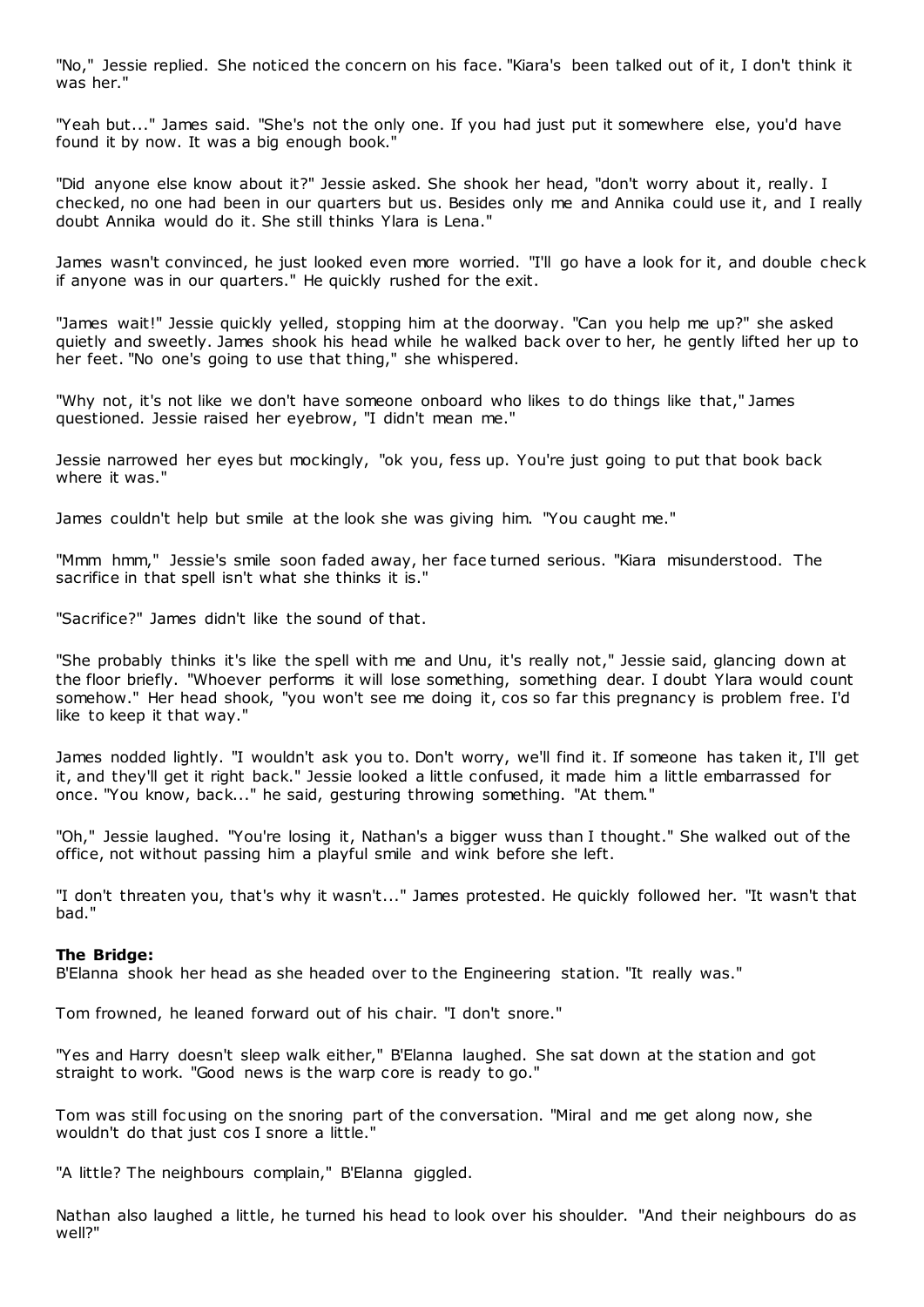"Hey, private conversation, shhh," Tom tried to snap at him, it just made him laugh more.

"If you think Miral's never going to tease you again, you're in for a surprise," B'Elanna shook her head. "For weeks you've been pestering me about the warp core, now that it's finished all you care about is Miral waking you up at 0300."

"It is every morning!" Tom growled.

B'Elanna tried to contain her laughter by keeping her lips tightly shut. "We'll just have to gag you. Now warp?"

"Fine, I'll let Harry know that we're ready to go when the shoreleave people are back," Tom huffed. "I still need to hear his report from the recon mission."

"You mean hear about his holiday with the girlfriend," B'Elanna said.

Tom shrugged, "that too."

Nathan turned his attention back to the helm, not that he could do anything but make sure they were still in orbit. "Well only one went well, and it doesn't take a genius to figure out which."

"Last time I checked none of Harry's girlfriends tried to chop his feet off," Tom said. "Oh! Too soon?" he laughed smugly.

"Girlfriends? Is he even into plurals yet?" Nathan smirked.

"We'd be making the same joke about your legs if little sis didn't help you," Tom grinned.

Nathan turned his chair all the way around. "You can't use the same insult twice."

"Twice, oh I have a good one for that too," Tom said.

B'Elanna rolled her eyes. "By the time we go to chase after that ship, it'll have done two laps around this sphere thing."

Tom glanced her way, he couldn't resist it, "it's called a planet, dear." He quickly ducked out of his seat before B'Elanna could do anything to him. When nothing did he grew nervous, but still brave or stupid enough to look her in the face. She hadn't budged from the spot, but the look she gave him made his eyes melt. "I know, you meant Game Sphere. It was just a joke."

"Another winner," Nathan commented, smirking away.

"Hilarious, I hope it's still funny when you're sleeping on the sofa," B'Elanna muttered. Tom looked at his feet like a child who had been scolded. She meanwhile headed back for the turbolift. Tom felt the icy chill from her blow right passed him, he shivered.

"Wow, and I thought I was hormonal," Jodie commented from opps. "It's nice having an excuse."

"Really, I haven't noticed the..." Nathan started to joke when something smacked him in the face. He grimaced as whatever it was, was sloppy. It slid down his face, then onto the floor. "Difference."

"I don't like peppers," Jodie smiled like nothing happened.

Tom had already shook off his wife's killer stare and was grinning like an idiot again. "Speaking of two..."

"No more cutting feet off jokes. Jeez Tom, it was four months ago," Nathan groaned as he picked bits of egg, peppers and beans off his face. "If you want to make fun of something, make sure it's up to date."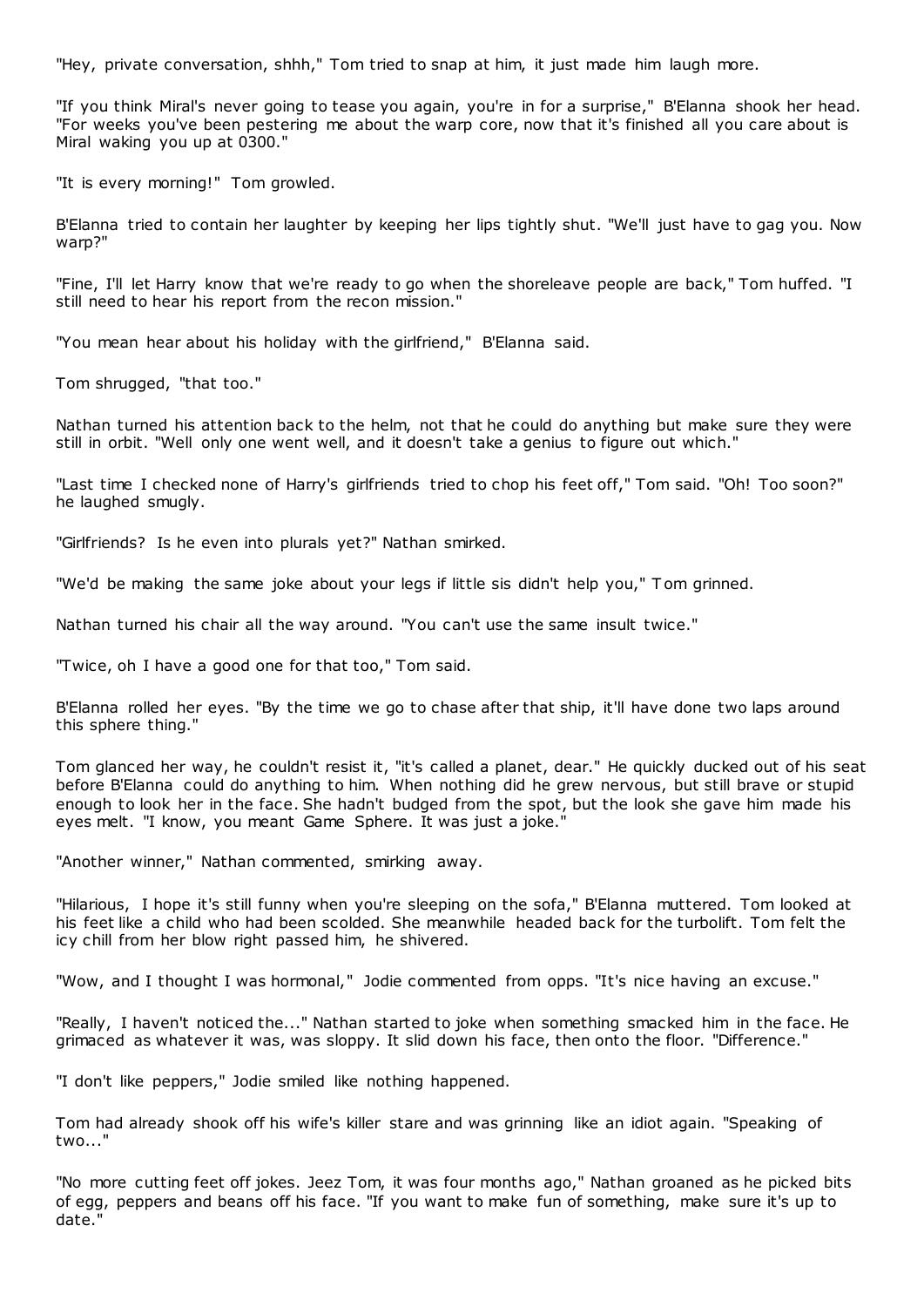"Nice face," Tom smiled smugly.

Nathan pretended to laugh as he turned his chair back around. He then noticed a pea stuck to his right nostril. "Peas and beans, in an omelette. It could be worse I guess."

"It was scrambled egg," Jodie pouted.

"God, and I thought the rice pudding pie Jessie had yesterday couldn't be beaten," Nathan shuddered.

Tom's eyes meanwhile widened, "Jessie's pregnant again!" He was back to being terrified again, "Jesus, someone needs the snip. Wow."

Everyone was staring at him blankly at this point, well except Nathan who still had to pick bits of egg from his hair.

"Has she got a goal to be knocked up in every season? It feels that way. Laziness I'll bet," Tom muttered to himself.

"Well... time to go for my break," Jodie yawned, she headed for the turbolift. Tom meanwhile looked at his watch. "I'll let Jessie know."

"Know, about your break? Why would I..." Tom finally realised what she meant, his eyes managed to enlarge even more than before. Quick as a flash he chased after her, or at least it felt fast to him. Jodie still beat him to the turbolift and she was long gone before he got there.

Nathan shook his head, "it's quite noticeable now, Tom. How blind are you?"

Tom whimpered at the closed turbolift door. Luckily an idea popped into his head. His hand flew to his commbadge. "Paris to all Senior Staff, report to the Conference Room." Nathan stared at him with both eyebrows raised, Tom just smiled smugly once again on route to the Conference.

"Wow Jess, you look radiant and slim. I'd never have guessed," Tom said in a flustered voice. He managed to wink.

Harry and Craig walked into the Conference Room, just in time to be treated to a great view of Jessie's response. Naturally he was on the floor with a broken nose seconds later.

"Are you hitting on me or something, Paris? Are you!" she screamed at him.

"He's unconscious," Harry whispered.

Jessie threw her angry glare towards him, it froze him on the spot. "Of course he is, he's as frail as a twig."

"Then why?" Harry stupidly started to ask. He quickly dashed for the furthest away chair he could find.

Craig tried to smile at her, "that never gets old, thanks for that."

Jessie smiled as well, "meh, I'm a giver." She went to sit down.

"So erm, does anyone have any clue why he called the meeting?" Harry asked warily.

"It might have something to do with the Leda mission. Though knowing him, he probably wants to hear about how the girlfriend dumped you," Craig replied.

Harry narrowed his eyes, "she didn't dump me. I'm just leaving and probably never coming... back." His bottom lip stuck out, his eyes looked a lot paler. "Damn."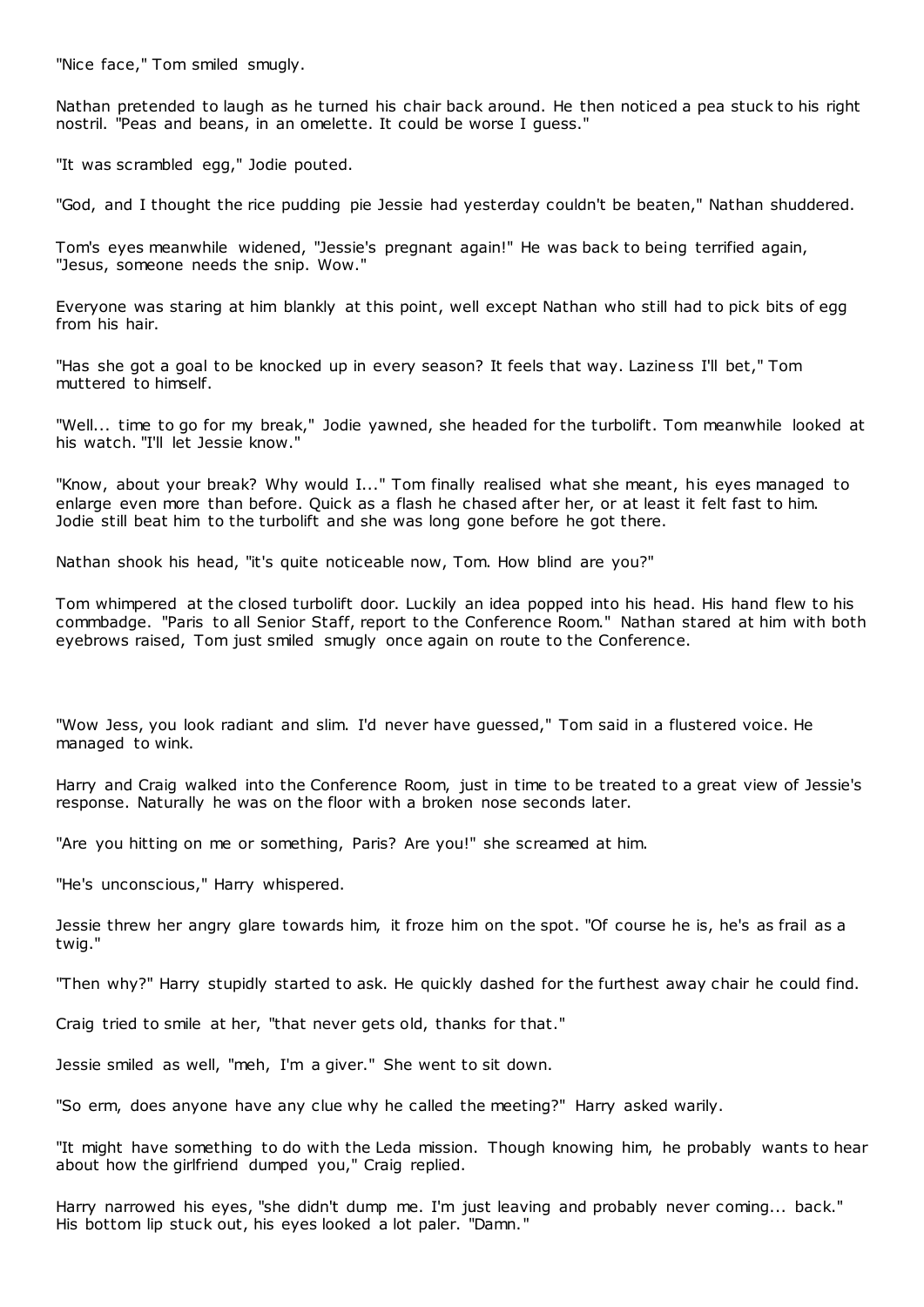"I'm surprised she lasted longer than an episode. The alien girlfriend/boyfriends never do, which is why nobody likes those episodes. Harry ones, never last longer than that," Craig commented.

Jessie didn't look very well, "please Craig, I'd like to keep my ice cream down at least."

Harry quickly cleared his throat, "can we talk about something else? We don't all want to be as miserable and batty as Craig."

"Batty?" Craig muttered.

Harry shrugged, "say what you want about my love life, but at least I'm not hallucinating all the time." Craig glared in his direction. "Naomi told me."

The doors opened again, rescuing him, a few more of the Senior Staff walked through them.

James had to laugh as he spotted Tom on the floor. "Nice shot, Jess."

Jessie smiled sweetly at him, "what do you expect?"

Harry groaned, "speaking of keeping food down." His eyes widened, "oh god, saying things out loud. What's Tom done to me?"

The last few entered the room and took their seats, most of them just stepped over Tom to get to them. No seats were left when everyone was seated.

"Ookay, I may as well run the meeting," Harry sighed.

"Nobody cares about the girlfriend unless she dumped you," Chakotay butted in.

"Beaten," Craig commented.

Chakotay groaned, "damn."

Harry's face was beyond red at this point. "Guys please, this is urgent. That's if this was why Tom called the meeting. Even it isn't, you guys have to know." He was relieved when no one made another smart ass remark, he figured that would be a little later. "The Leda spent a day and a few hours following a warp trail from our mystery ship..."

"Mystery ship?" B'Elanna smiled. "Is that what we're calling it?"

"Well we're still not 100% sure if it is what we think it is," Harry said. "We believe we've figured out where they're heading. There is a system with two m-class planets on its path. If we hurry, we may catch them."

"Unless they have been going at warp nine the whole time," James said.

Harry sighed, "well then we'll find out if they've been by at those two planets, hopefully they'll give us an idea where they went after that."

"So we're closing the gap between them and us by sitting here, having a meeting. I love it," Damien said. Most of the room agreed by nodding, they then almost simultaneously noticed who said it and turned their heads towards him. "What? I'm in the market for a new ship. What is it, one of those Softmicron ships or those cloaky ships the resistance had?"

"Nobody tell him," Harry groaned into his hand. Everyone's attention were back at him, each one giving him their own *are you kidding* look. "He has a point, we should get going. I dunno what Tom was thinking, he must get lonely or bored."

Everyone took that as a dismissed and they started to get up. "Oh, one more thing while you're here," Harry remembered something. As expected the entire room groaned, though one of them was an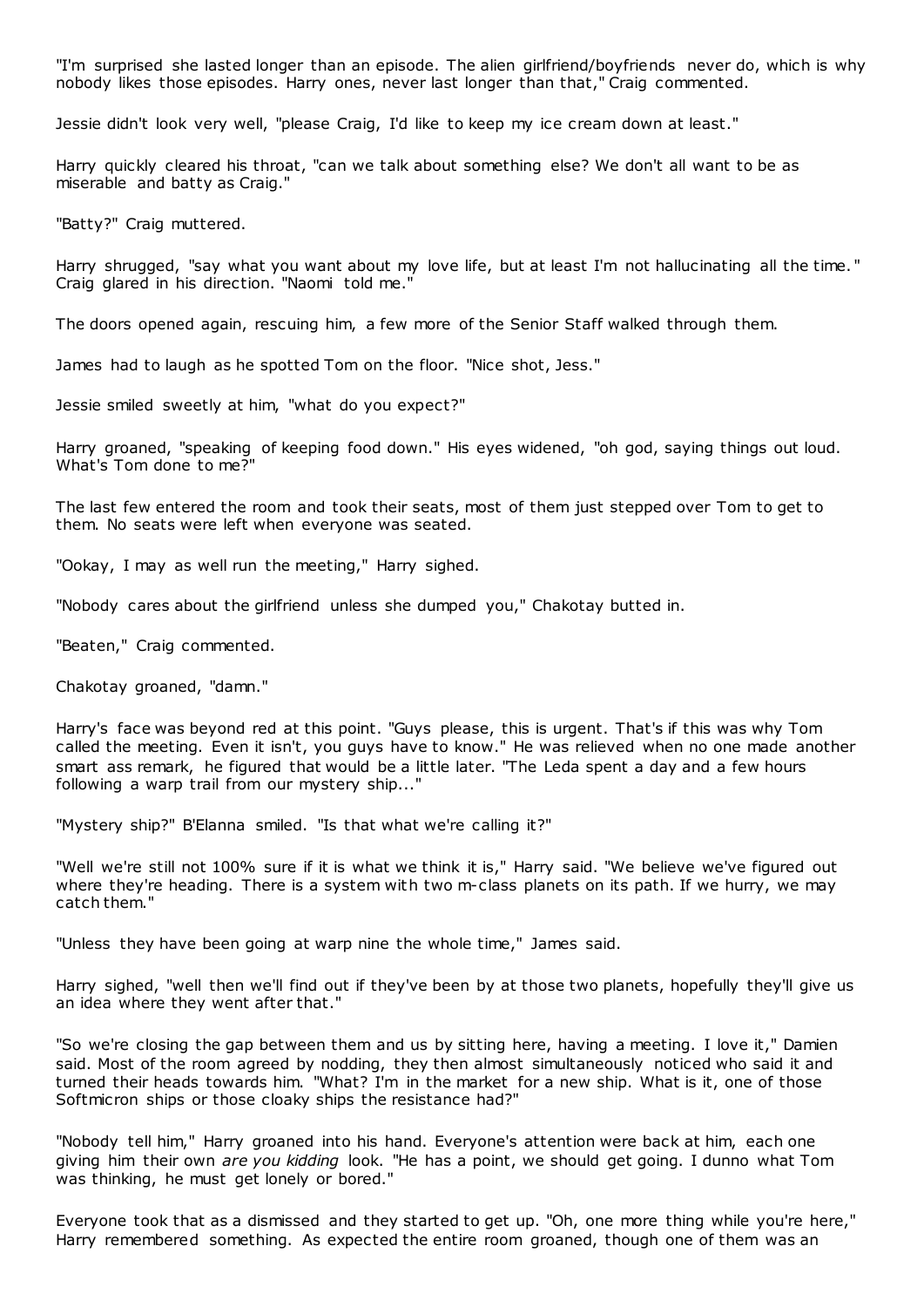unconscious groan of pain. "I'm still in need of a first officer as Starfleet thought I was competent enough to not need one." He ignored the resulting sniggering. "However I can't be there all the time, so..."

Soon he was mostly alone as a lot of the staff had headed straight for the door anyway. Harry was more than surprised that Chakotay was one of them. He noticed he was looking at him and turned back by the door. "I'm not taking orders from you, so forget it." He left as well, leaving only two other people left.

"Damien, I'd rather have Naomi or Amy, or Jodie's newborn, when it comes, in charge," Harry muttered.

Damien seemed confused, he smiled as he understood. At least he thought he did. "Ah, you need somebody close to your intelligence level, say no more." He left as well, stepping on Tom as he did.

Harry quickly glanced around nervously, even though he knew Jessie and James had already left. "Thank god, I should have said Miral or Johnathan instead of Amy." He then realised what Damien said, his eyes narrowed. "Then why would I ever want you?"

He jumped a little as Tom's hand flew on to the table, his other soon followed. A loud groan escaped him as he pulled himself up. "Oh god, I can't even be nice to her. She's definitely up the duff." Harry frowned at him, he really doubted that Tom was as nice as he thought. Though Jessie's comments begged to differ. "Hey Harry man, how did it go?"

"Okay. The trail seemed to lead to another system, so..." Harry replied.

"No, Tira. Give me all the gossip," Tom tried to grin, but it hurt too much. He wobbled a little as well.

Harry's face lit up. "Well first, we both rented a place in the mountains. It was freezing and..."

His story went on for a while, he was so caught up in it he didn't realise that Tom was bleeding on the table. He also didn't notice that the poor ex-helmsman had fainted from it only five seconds later. "I figured that I had to see her in a bikini, so we went..."

#### **The Leda:**

The viewscreen showed Voyager pulling out of orbit and shooting straight into warp, the Leda itself barely seemed to move. Nathan cringed a little as he looked backwards at the command centre. He was starting to regret swapping ships with Naomi to avoid his cranky and pregnant little sisters.

"Please, I've been a Captain many times," Damien said proudly.

Chakotay shook his head, "do you really think stealing three ships and calling shotgun counts?"

Damien stared at him like he was insane, his eyes were a lot wider than usual. "I'd never do something so ridiculous as calling shotgun, that would leave a chance of Riker or Justine getting command. Not that they'd know what it is. Oh and it's four!"

Nathan sighed, "guys, we should..."

"I really doubt the Enterprise counted," Chakotay groaned.

"I really think it does, and that makes five," Damien smiled. Chakotay stared blankly at him. "Seventh Voyager?" Chakotay's stare continued. "FVDA ship, I really neglected to name that thing." Chakotay's eyes rolled. "Pegasus B and C." Chakotay's face finally changed, he frowned.

"There were two of those?" he said.

Faye shrugged, "just go, they'll be at it for a while."

"Yeah," Nathan sighed. He turned his chair back around.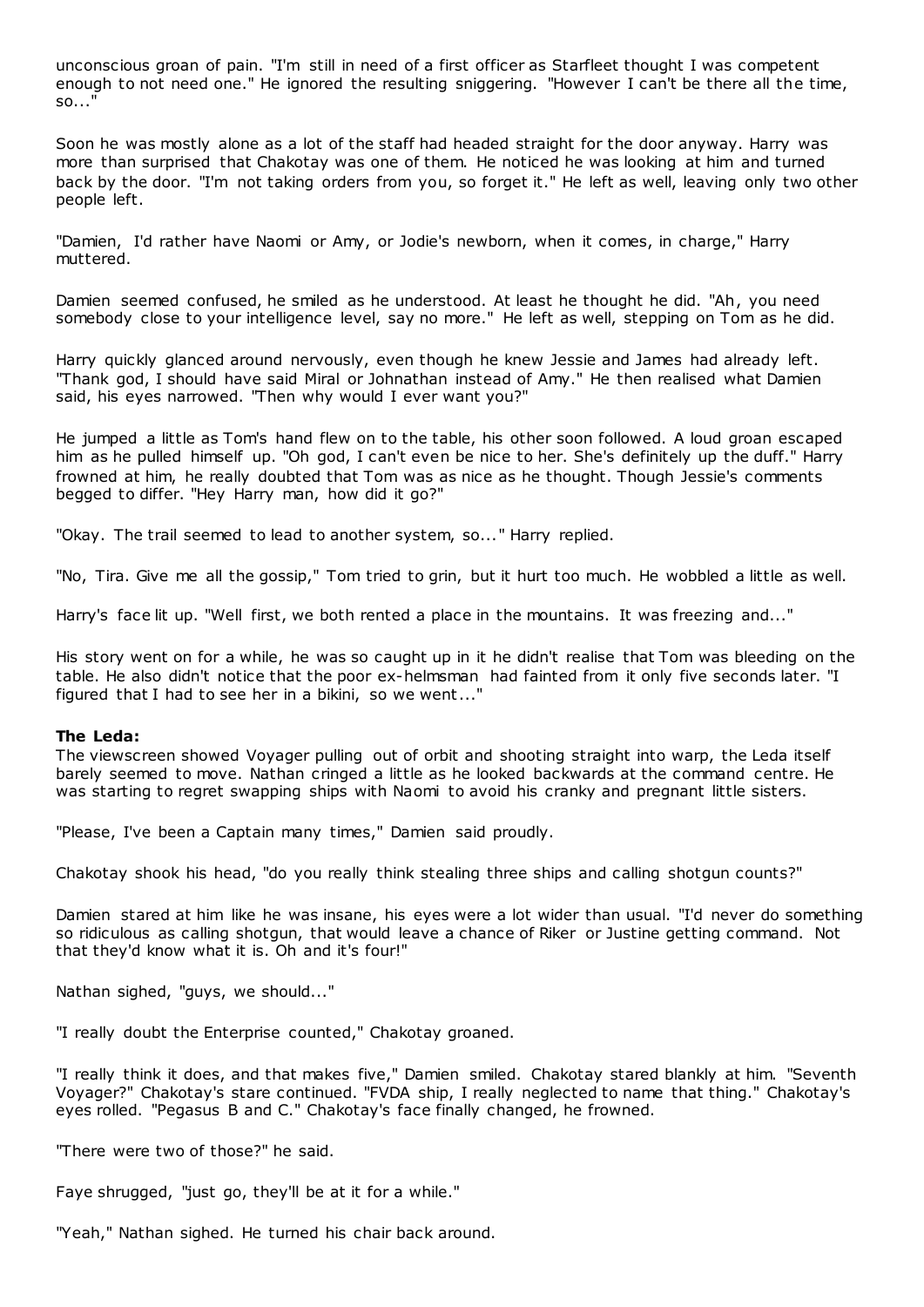"That bloody stalker bimbo of yours destroyed one. I just nicked the new one they built to replace it, mwah..." Damien sniggered

Chakotay groaned again, "ha, ha, nobody laughs like that, ha. Nobody cares okay. I bet that the only reason any of your crew listened to you was they didn't have a brain cell between them." Damien smiled and was about to point something out, "or were brainwashed."

"Nobody here likes you anymore, so that gives you no edge dead boy," Damien said.

Chakotay's eyes drifted to one side, "you've definitely done that more times than me."

"Yeah you're right, I can do better," Damien seemed disappointed. "Barbie's kept me up all night, almost every night for the last week. Stupid cow thinks it's romantic to break in and watch me."

"More proof that the Doctor made her insane," Chakotay muttered.

Damien ignored him, he was getting frustrated with what he was saying. "When I did get to at least half sleep, she asked *don't you love me? My boobs are fantastic . They wobble*," he whined in a bad woman's voice. "I didn't know you could throw up in your sleep without a few drinks."

Most of the bridge were in stitches, Damien was too busy feeling sorry for himself to notice.

"Right so I'm in command until Harry stops hanging out with his other girlfriend," Chakotay snickered. He sat down in the big chair. "Damien meanwhile should put his girlfriend out of her misery, one way or another."

"Why would I want to get her zombified by the Tolg? She's dead enough, thanks!" Damien huffed. His eyes narrowed, "she's not even close to being good enough for me."

"Wow, she's not loopy enough for you?" Nathan sniggered.

Chakotay looked back up at the so called villain, his eyes scrunched almost closed and worry lines took over his forehead. "What do you mean dead enough?"

"Duh, vampire!" Damien said like it was obvious. "That's if you can call it that. I'd call her an annoying undead pixie personally." He rolled his eyes as he collapsed into the other command chair, ignoring Chakotay's confused look.

"Is she the vampire that Ylara wanted to report?" he asked no one in particular.

Damien shrugged, he was past caring. "Probably, I did tell her."

"If she hasn't dealt with it, tell the other one. Not that she ever stays dead, dead anyway," Chakotay shook his head. "Ok, should we be going?"

Nathan's shoulders raised slightly, "Voyager left already, so I had to."

"Great, what does it matter anyway? It's not like we'll catch up," Chakotay sighed.

#### **Voyager:**

"Uhoh," Jodie mumbled.

"What, you didn't drop your sandwich on the console again, did you?" James asked.

Jodie shook her head, "no, it's not that bad."

Jessie glanced across from her station, she could just make out a few brown crumbs around her sister's mouth. "Cake? And don't you ever stop pigging out?"

"No, no cake," Jodie lied, her eyes darted side to side. "I um, I'm getting a distress call."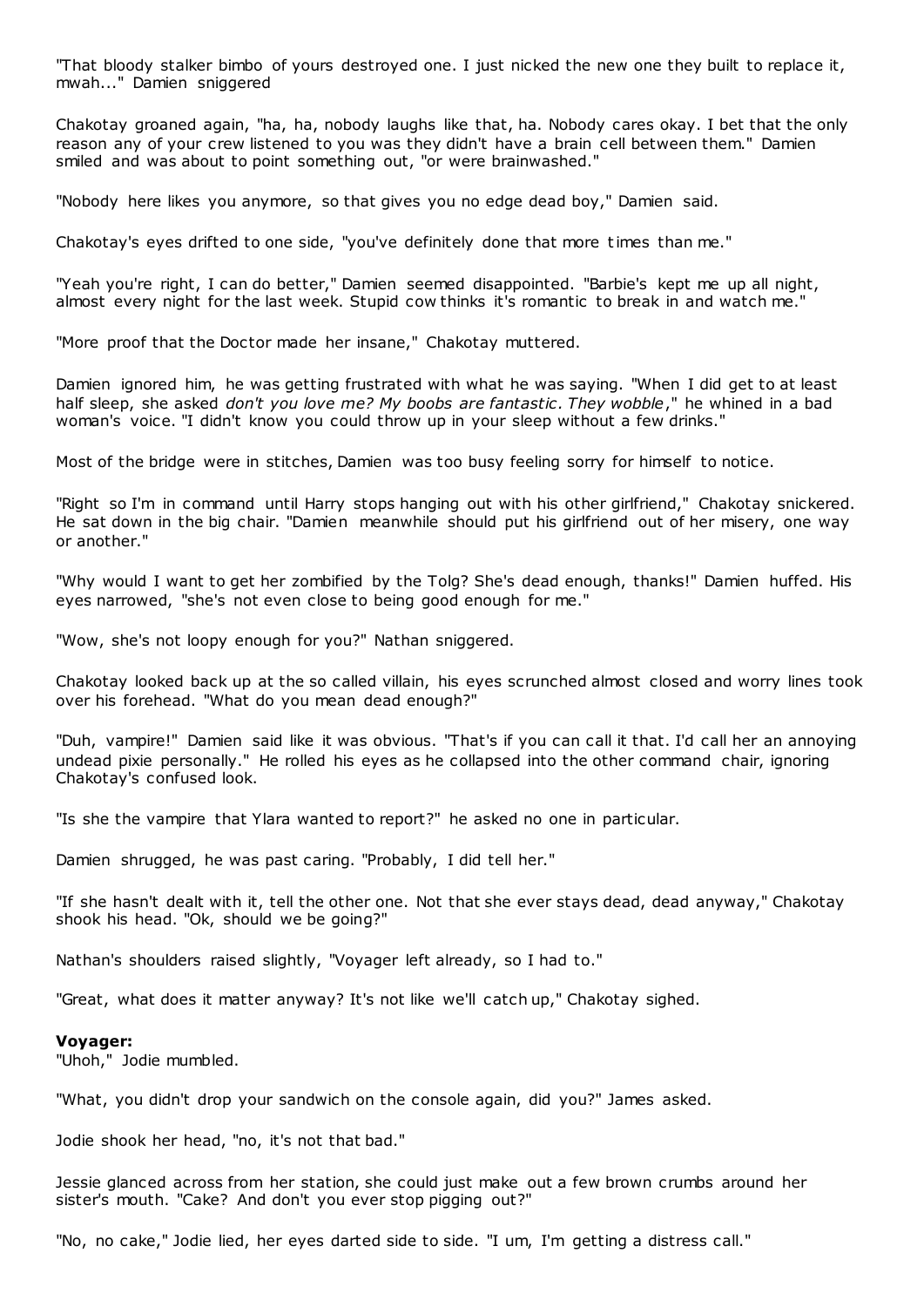James turned around and frowned at her. "That's not as bad as a few bits of cucumbers and salad cream falling out of a sandwich?"

Jodie's eyes rolled, "it was gherkins and cream actually, god!"

James' head slowly turned to Jessie instead, his eyes were quite wide. She just giggled in response. He mouthed the word wow before turning back to Jodie. "I'd say that was good news." The angry sister's eyes narrowed so much she may as well have closed them completely. "Distress call?"

"It's coming from that system we're heading for," Jodie said without a care.

"Can we hear it?" James questioned. He didn't get an answer, just an angry stare. "Please?"

Jodie faked a smile, "manners cost nothing. You can't get by on just your looks, mister."

"Have I ever," James commented. Jessie meanwhile nodded.

Jodie sighed as she pressed one button, it was almost like it was such a huge effort to do. The comm activated, but all they could really hear was static . Jodie growled at her station, she had already picked up a muffin so she was forced to use her left hand to tap her station.

The static cleared up a little, they could just hear a voice in between the noise. "... an alien ship... out of nowhere. They fired... our entire fleet... gone. We need assis... firing... the surface. Please help." The comm cut out.

"An alien ship," Jessie stated, dread was starting to sink in. Almost everyone else felt the same way.

"Uh huh," James nodded. "We're going as fast as we can, and we're going there anyway." He turned to the helm looking not so sure about that, "right Naomi?"

Naomi nodded, "sure thing boss." She quickly hid the foundation she was using under her console when he approached her.

"I hope we are cos the Leda's following us. Should I tell them?" Jessie wondered.

"No that's okay, I will," James replied, wandering straight over to the Conference Room. The door opened and he stuck his head through it. "Harry, Damien's nicked your ship." He quickly walked back to the centre of the bridge, smirking towards Jessie. She shook her head but did the same.

"What!" a scared yelp was heard from the Conference Room. Harry dashed out looking panic stricken. "How could you let this happen?"

"It's easy, I like torturing you," James replied. Harry was about to run for the turbolift, but James stopped him. "I lied okay."

"Oh, thank god," Harry sighed.

James shrugged, "probably, who knows what's happening over there." Harry's eyes widened in horror. "Seriously though, the planets we're heading for, one of them is under attack by an alien ship."

Harry waited for a moment. "Um, is that a lie?"

"No," James replied, raising an eyebrow.

"Well it's hard to know with you," Harry commented. He glanced around the bridge, then back at the Conference Room. "Where's Tom?"

James' eyebrow managed to get higher, "wasn't he with you?"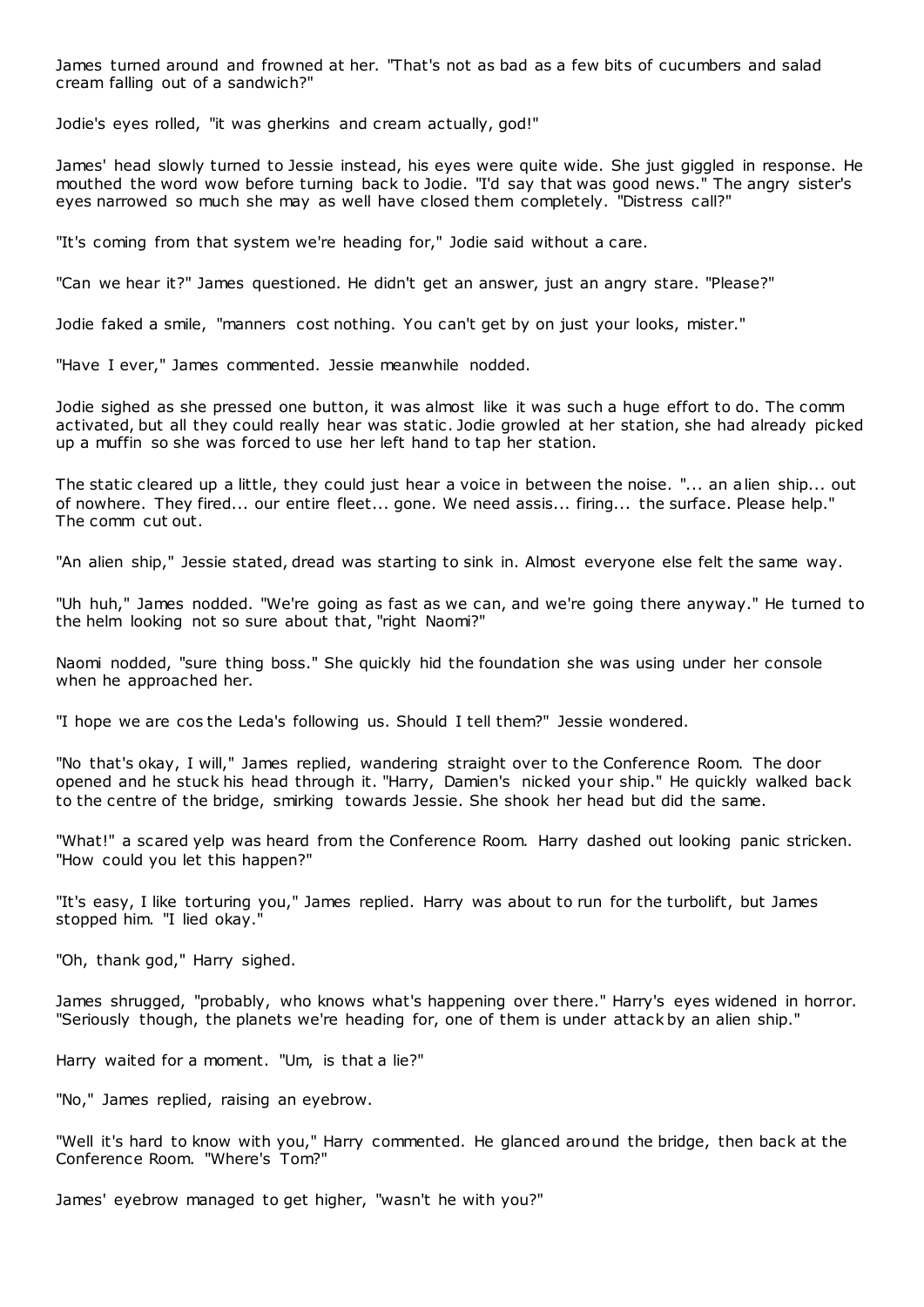Harry turned back to return to the Conference Room. A quick peep inside and his eyes were wide again. "Oops."

"Still unconscious?" James tried not to laugh. Jessie smiled, maybe a little too proud of her handiwork.

"No, he is now," Harry meekly replied. His hand went up to his commbadge. "Sickbay?"

"I don't know. Are you sure you weren't just tired?"

Ylara stared at the man sitting in front of her, the cocky smile she couldn't stand was testing her patience. She bit her tongue for the moment. "He knew me." Her head shook, "well not me, but... you know."

"The vampire knew Lena," Daniel mumbled, a small sigh followed. "Why are you telling me now? The Voyager crash was a few weeks ago now."

"I told Wesley," Ylara responded. She got what she expected; a dry laugh from Daniel. "Since it was related to her, I thought it would be best not to bother you."

Daniel looked a little surprised, "you considered my feelings? You're still Ylara right?"

Ylara rolled her eyes, "yes."

"Hmm shame," Daniel teased, earning a glare. "Is that why you've avoided training with me?"

"I don't need it," Ylara muttered.

Daniel pulled himself off the comfy sofa, smiling that smile again. "Again I ask, why now?"

"Wesley didn't know what I was talking about," Ylara replied.

"Okay let me see if I got it all. During the demon invasion you were confronted by an abnormally strong vamp, which killed Kevin. You escaped from him. Almost two months later you tell a watcher about it?" Daniel tried to sum up.

"He was no longer on the ship. I tried, I looked," Ylara explained. "I assumed the shield destroyed him. It was only when somebody made me talk about it I remembered that he knew all about the shield. He wouldn't have just walked into it."

"Do you think he escaped instead?" Daniel questioned.

Ylara nodded, "yes. I just don't know how. Your transporters couldn't have been working." She closed her eyes and sighed angrily. "Perhaps he went through another portal."

"That's impossible too as we had them all covered," Daniel said. "Look there's only a few vampires that are strong enough to be recorded, and they're all dead. This guy must have been new."

"New but he knew who Lena was," Ylara stated. "Surely you would know about any she has encountered. That's why I'm here."

"Only one, the rest were dead before she left the Borg sphere," Daniel said. He grimaced a little, "then again, a lot of that time was a fake memory so there's no way to know for sure."

"Who is this one?" Ylara asked.

Daniel shook his head, "I told you, dead. She, James, Sandi, even Kevin confronted him. He managed to survive that somehow."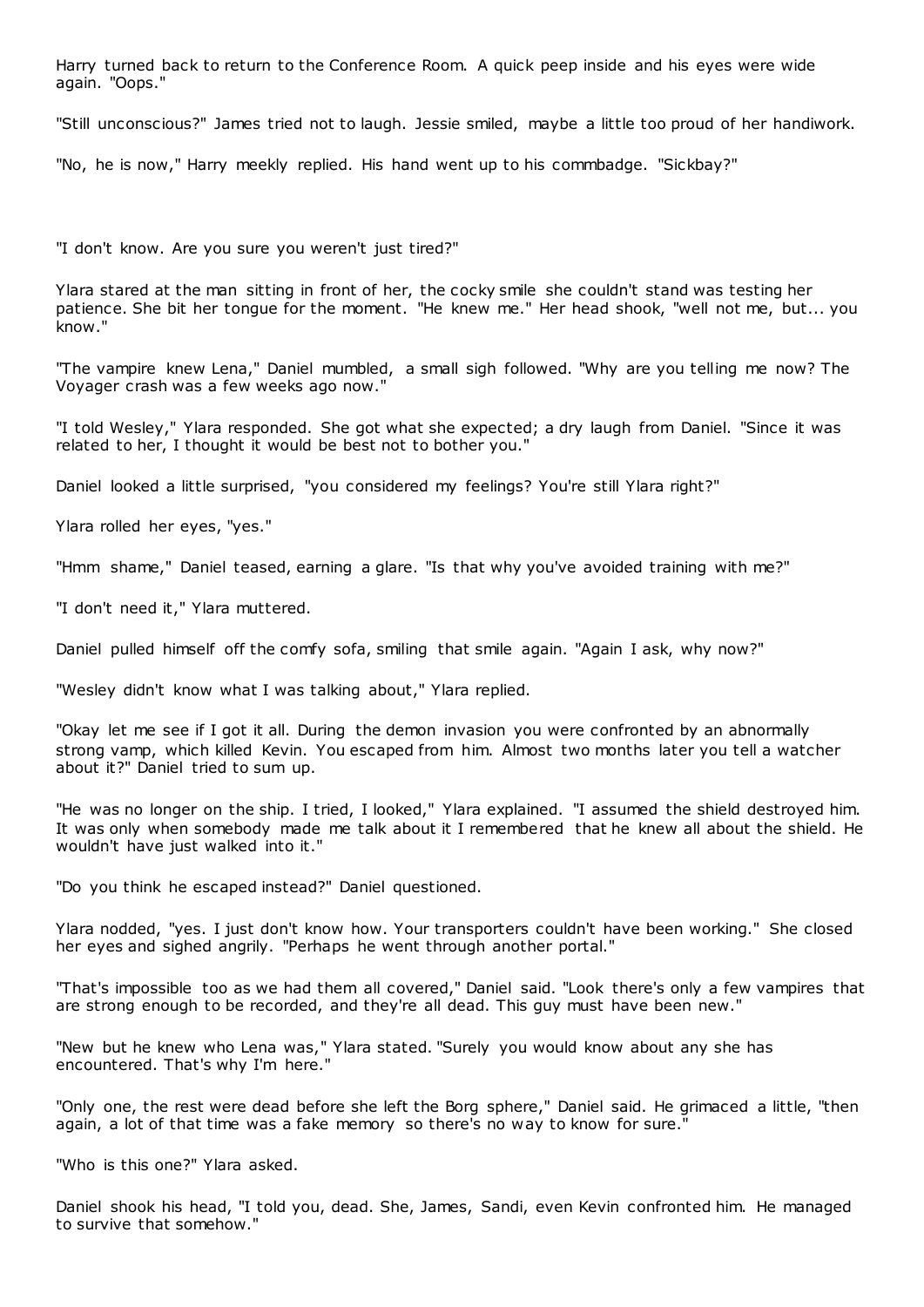"That sounds like him. He knew who Kevin was too," Ylara nodded.

"Probably not, Chosens generally can be sensed by these things with ease," Daniel said. "And also he's dead."

"You just said..." Ylara muttered.

"There was a later encounter between him and James," Daniel groaned. "It doesn't matter. If it is him, which I doubt, you would have some memory of Lena's about him. Right?"

"Four couldn't take him, but James did solo?" Ylara said in disbelief.

Daniel shrugged, "evil."

That one word made all the pieces fall together. "Frenit."

"Ah you do have something. I was starting to worry that her memories were fading," Daniel said, his eyes casting downward.

"It was him. I remember now. Lena wanted to kill him. His face, his attitude, it was all the same," Ylara said.

Daniel didn't believe her, he shook his head. "James killed him for arranging the killing of his mother and wife, there were witnesses. Though one of them was killed, revived but kept in a coma for two months, so I doubt that one would be a reasonable witness."

Ylara stared at him like he had just stunk the room out. "So it makes sense that the witness was revived, but not Frenit?"

"It makes sense cos I asked, I looked into it. I'm a watcher, I have to cover for my Slayers," Daniel replied, sighing sadly.

"Yeah great, that didn't answer..." Ylara mumbled.

"That's not entirely true. It's my fault he turns so easily anyway, so... what the hell," Daniel shrugged. Ylara's eyes slowly rolled, she cleared her throat afterwards. "Frenit was dust, it was seen by the witnesses who didn't die as well. Vamps don't come back from that. Perhaps you're confusing the memory cos of what I said."

"Then how did he recognise me?" Ylara questioned.

Daniel groaned into his hand. "He sensed you, and made a guess. There were three Chosen's at the time, only one was a girl and not everyone will be up to date on the possession scenario. Look, if you're that worried that he escaped I'll ask someone to check the transporter logs. Apart from that there's nothing we can do until we're done playing hide and seek."

"Fine," Ylara said. The door behind her opened, whoever walked in stopped and stared at the occupants. They both slowly turned their heads to look at him back.

"I'm sure I locked that," Craig said, pointing back at the door.

Ylara turned completely and stepped a few times towards him. He didn't look particularly comfortable about it. "Look, I was told that you were the one who talked to Kiara, and..."

"Don't," Craig quickly interrupted. "I didn't do it for you."

Ylara nodded, "I know that. I don't want anything more to happen to her. The child's been through enough."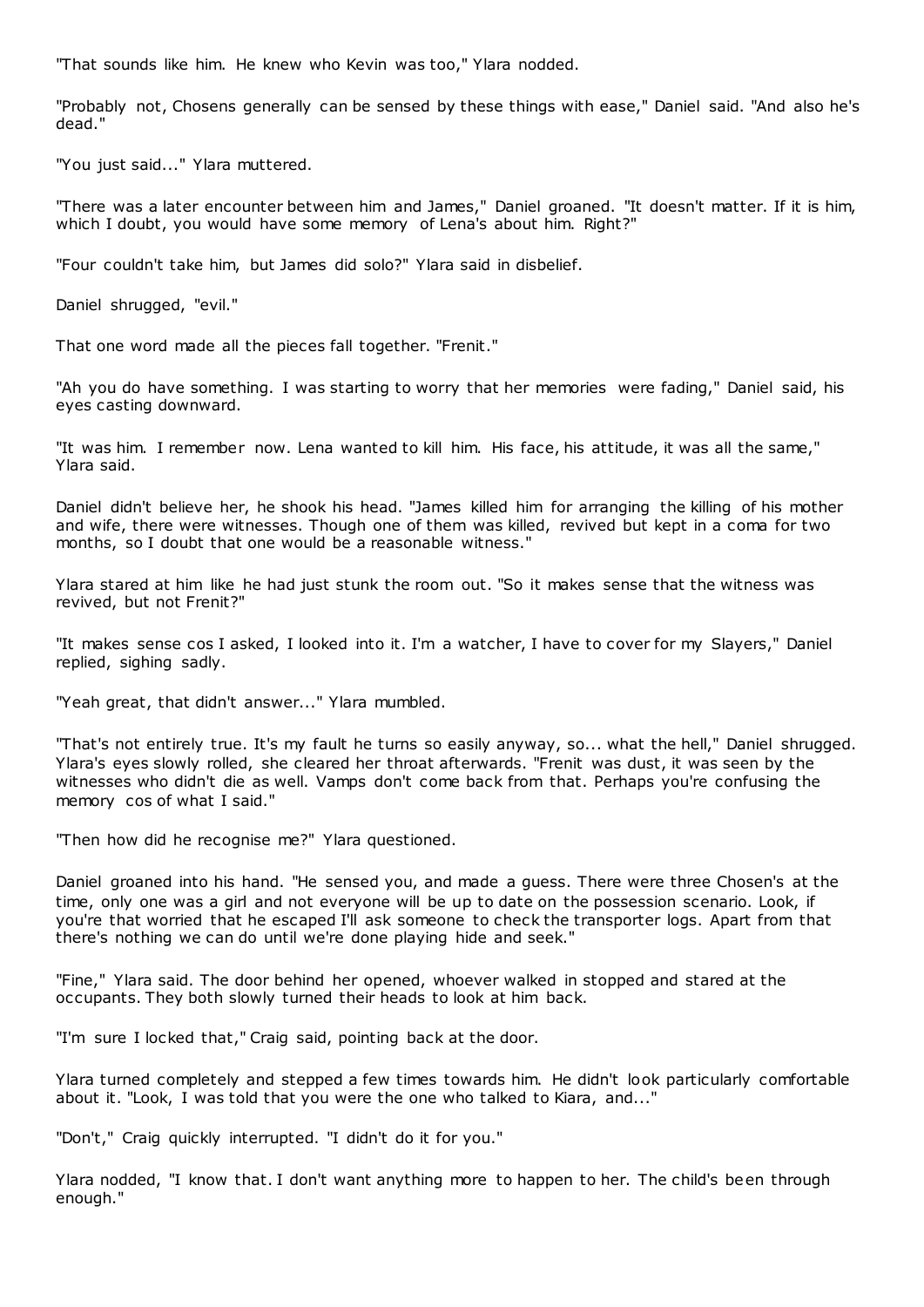Craig couldn't look her in the eye, he just stared ahead of her. "Me too." He was relieved when the next thing she did was walk around him to leave. Once the doors shut he couldn't help but sigh in relief.

"She's certainly changed," Daniel commented. "Seems like getting the crap beaten out of her did her some good."

Craig stared blankly at the man, it was the best he could do. "Unless you've come here to die horribly in front of me, get out of my office."

Daniel smirked, quickly closing the gap between them. "Are you still whining that Lena picked me? Get over it sometime this decade, okay. It wouldn't have happened if you didn't dump her in the first place."

"Stop!" Craig snapped at him, he felt his fists clenching. Daniel continued smirking at him. "You're fourteen years older than her, she was twenty. That says more about you than my whining ever could say about me."

That comment seemed to wipe the smirk off Daniel's face. "She wasn't a kid, you know."

"Yeah that's what all perverts say," Craig muttered.

Daniel's smirk soon came back, Craig felt his fists tighten even more. "What was the age difference between you and her when she was in her home timeline? Better yet, when did you first get a crush on her? Was it while or after everyone thought she was the future version of the baby girl you babysat?"

Craig couldn't take it anymore, his right fist aimed for that annoying smirk. Daniel was expecting it though. He grabbed his wrist, maneuvered his way around behind him while quickly pulling it around his attacker's back. "Well?" he asked.

"She wasn't though!" Craig spat. His left elbow flew into Daniel's ribs, it was enough to make him let go of his arm.

"During I see. Who's the pervert here?" Daniel said.

"I was a stupid, desperate and lonely kid then. What's your excuse?" Craig countered. Daniel's head shook, that smirk seemed to be trying to sneak its way back. "I always knew she wasn't Kiara, they acted differently, they looked different. I..."

"Okay, okay. Calm down mate," Daniel said, this time only smiling.

Craig stared at him blankly, it took all the restraint he didn't have anymore not to try and hit him again.

"Look at us, fighting over a girl, a dead girl, like a couple of kids. It doesn't matter who she picked, either way we both let her down in the end," Daniel said. "I just needed to know if you still get worked up over her."

"What? You walked into my office, chatted with Ylara, just to get a reaction. Why?" Craig said in a slightly bemused tone.

Daniel shrugged as he sat back down on the sofa, right next to a jacket lying on it. "Cos I'm going to need some help, and everyone else seems to have accepted it. You saw to one of them." Craig stared at him like he was eating Neelix's food willingly. "From what you said before I wanted to know if it was acceptance or just you protecting little Kiara."

"What the hell are you blabbering on about?" Craig muttered.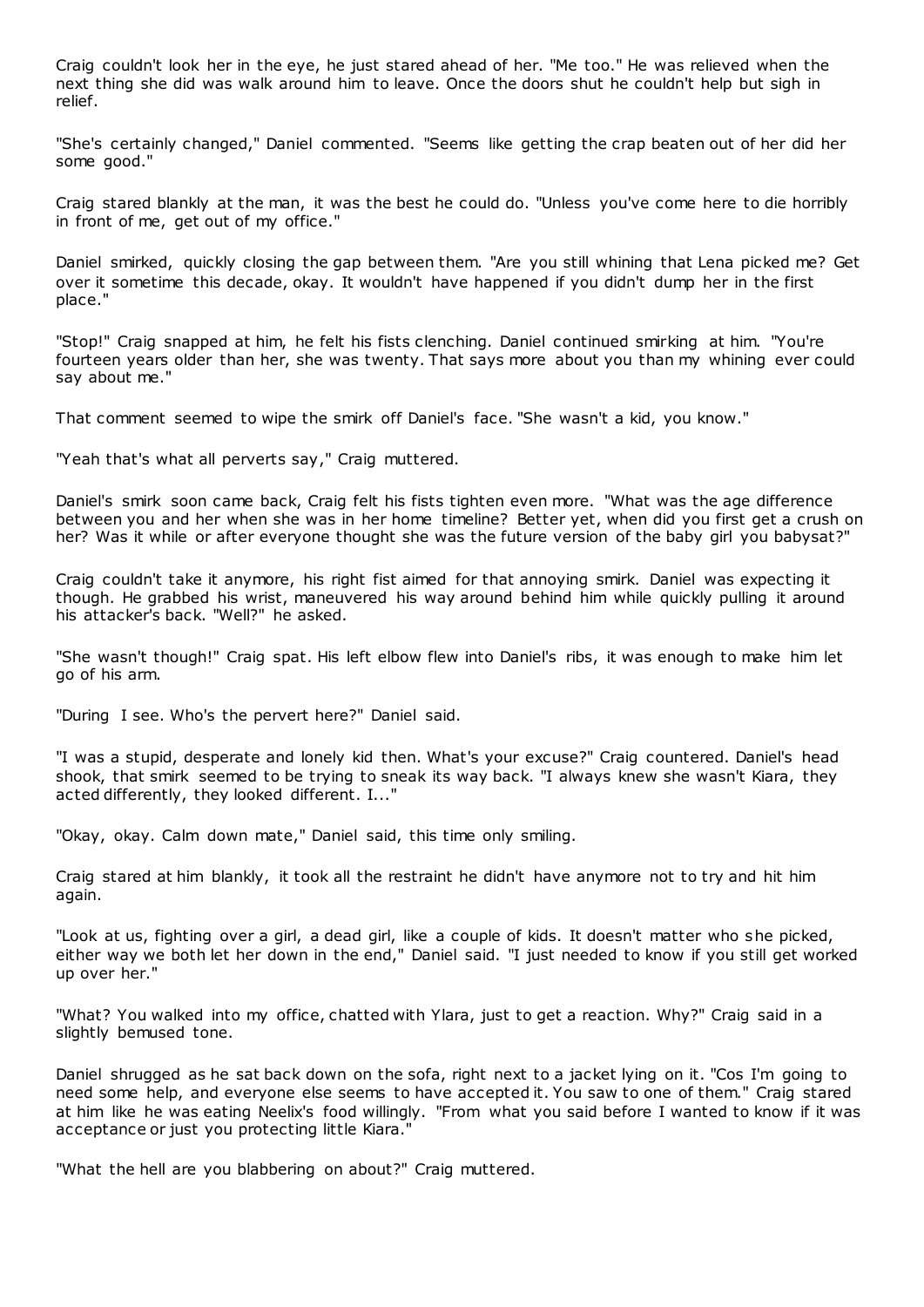Daniel's smile disappeared, his face looked deadly serious. His hand picked up the jacket and thre w it to the other side. Underneath it was a large, dusty old book. The same hand slowly stroked the cover. "It isn't just witches that can cast spells, you know."

Craig's attention went to the book, it felt like to him like it was staring back at him. Judging him silently.

Opps beeped at her impatiently, at least it sounded that way to her. She groaned angrily before putting down her milkshake.

"Seriously, does she ever stop eating?" Tom whispered to Jessie. She shook her head without looking at him. "Have you warned her?" She nodded this time. "And?"

"It's been eleven years, surely you can figure that one out," Jessie looked up and smiled sweetly at him.

Tom's eyes widened a little, his hand went to his nose to check if it was still healed. "She's not as bad as you, is she?"

Jessie shrugged, "she accused me of calling her tubby and she tried, yes."

"But she's not as far long as you," Tom stupidly said. He realised right away and ducked quickly.

Jessie just rolled her eyes, "it's her first."

"Hmm," Tom said as he straightened back up. "Ah and you're used... to dealing with her."

"Nice save," Jessie narrowed her eyes. "It's okay, I said the first one's the toughest, she called me a pro and... well I didn't talk to her for a month."

"Yikes!" Tom couldn't believe what he was hearing, he turned to look towards Jodie. "You called your sister a prostitute?"

Both sisters stared at him with the same exact death glare on their faces. Tom shrunk about five inches. "Professional," Jessie said as slowly as she could.

"That's what I said," Tom squeaked. He was starting to wonder if he spoke another language to these two.

"You're right Jess, maybe you have hit him too many times," Jodie said.

Jessie nodded slowly, "yeah. It wasn't just me though, James can share the blame."

"Okay I hate to challenge you Tommy, but we're in hailing range of that planet," Jodie said.

Tom mockingly mimed what she said while his back was turned, he forgot Jessie could still see him. "Any sign of a ship in orbit."

"Nope," Jodie replied.

"Can we scan it to make sure we're allowed to hail it?" Tom questioned. He smiled when he didn't get an answer, he turned around and saw the blank face he expected. "Is it pre-warp or not?"

"It sent a sub-space distress call," Jodie said bluntly.

"You could probably do that without breaching the warp barrier," Tom said smugly.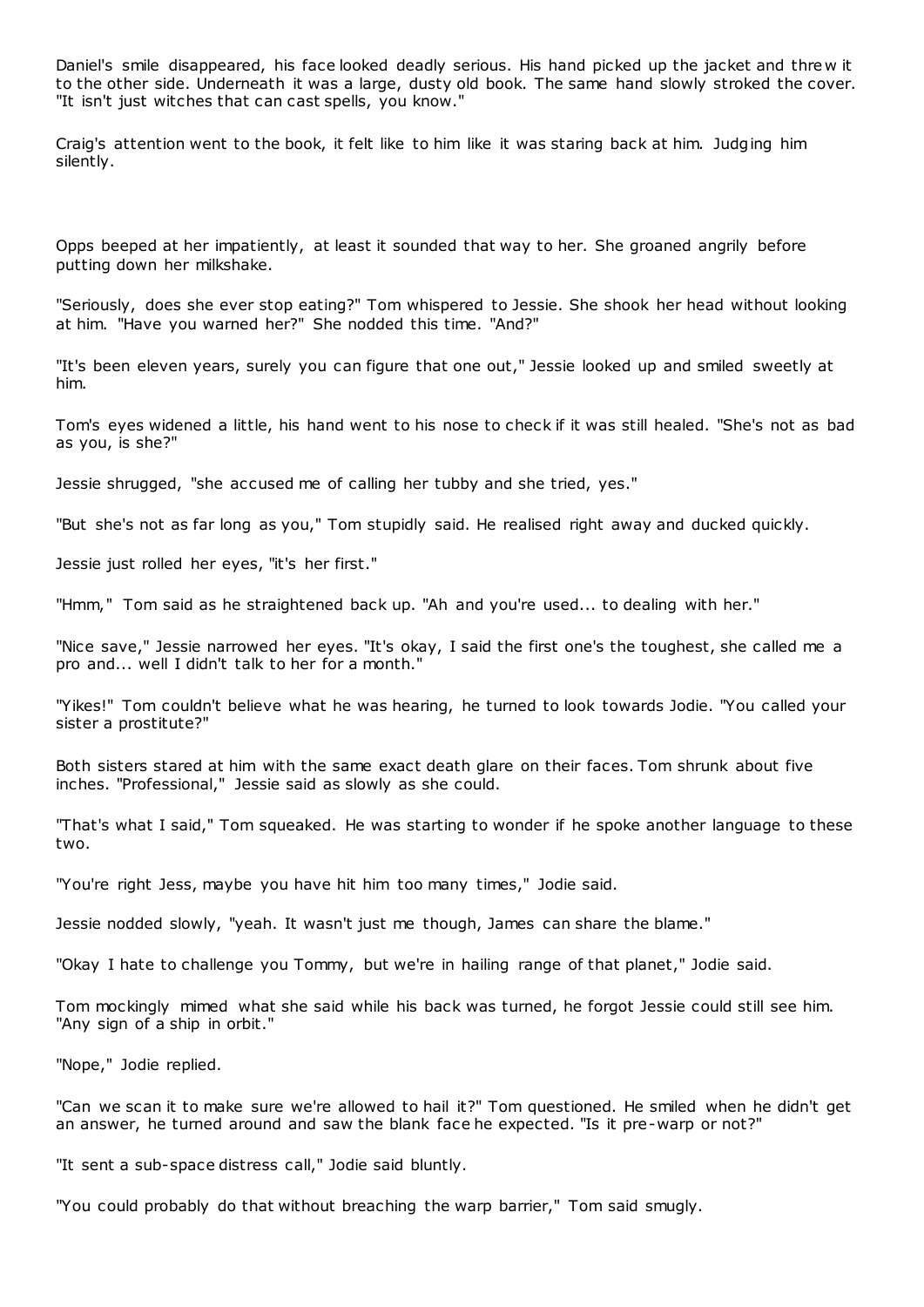Jessie rolled her eyes, "considering they said an alien ship is attacking them, not *oh my gawd, a UFO. Help us space men.* I think we're good."

Tom decided to go over to his chair, as if that would tune the pair out. Once he sat down the two sisters air fived and giggled to themselves.

"Okay drop us out of warp, hail them," he sighed as loud as he could.

"Aye aye, Cappie," Jodie laughed. Naomi just signalled that she heard with a shrug.

"Give me strength," Tom almost preyed.

"You're on," Jodie said.

Tom climbed back out of his chair, trying his best to get back into command mode, not punch bag mode. "This is Lieutenant Commander Tom Paris of the USS Voyager and Leda. Can we be of assistance?" He waited for a few minutes before glancing to Opps. "Lifesigns?"

"Can't tell from this far away," Jodie replied. Her station beeped as soon as she answered, "oh, they're answering." Tom nodded at her and turned to the viewscreen. "Audio only."

"Okay, fine," Tom said. "This is Voyager."

A terrified male voice responded to him, it unnerved him quite a bit. *"Please, leave us alone. We haven't done anything to you."*

"Um, we're not here to hurt you. We're here to help," Tom stuttered.

*"That's what the last ship said. Your kind have done enough, please leave."*

"Our kind," Tom stammered. A lump had grown very quickly in his throat. "Are you saying another ship like ours attacked..."

"They've cut us off," Jodie butted in.

Tom's face was deathly white, he looked around the bridge at everyone. All but one had the same problem, well naturally anyway.

"What? What did I miss?" Naomi asked mid foundation applying. Everyone's stare went to her instead. "What?"

Tom shook his head, "just keep us on course."

"Great plan, they're already acting like you when you've said something stupid," Jessie muttered. "Imagine their reaction when they see not one but two ships enter orbit."

"We won't need to go into orbit, we just need to follow the warp trail. We can investigate the damage as we pass," Tom said. He turned to Opps, "can you update the Leda on what just happened? I'll be in my Ready Room."

He was at the door when Jessie spoke up, stopping him, "so it is her. But why attack a defenceless planet?"

Tom's shoulders sank, "let's find out."

#### **The Leda:**

Harry had returned to the Bridge, much to the annoyance of both Chakotay and Damien. Harry wasn't too pleased either as the former still occupied his chair. The pair were also back to arguing.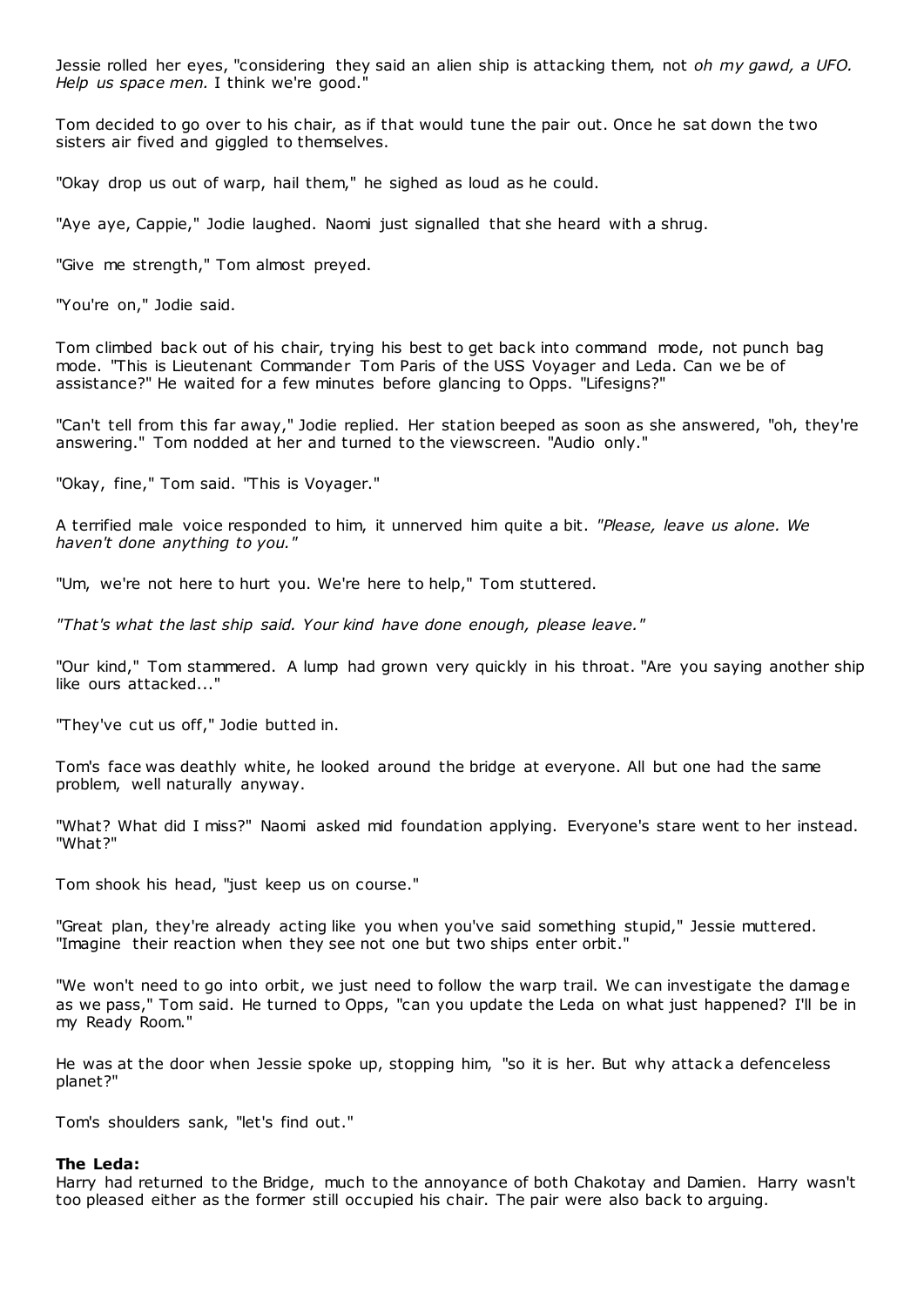"I'm just saying that you were her first choice, so why do I have to suffer her now," Damien complained.

Chakotay disagreed, immensely. "That was probably the most insane thing the original Voyager series did, barring warp ten jumps and lizards, so there's your clue right there."

"Yeah, she's a fruitloop. Where's your argument, Chuckles?" Damien countered.

"What's yours?" Chakotay snapped.

Damien thought about it for the moment, everyone stupidly assumed that was the end of the bickering. "You date her, it's not like there's any JC shippers left to piss off, what with the death and assimilating her thing."

Chakotay clenched the chair's arms so tightly Harry worried he'd break them. "That's it. I've had enough..." he growled, quickly standing up. Harry's eyes widened seconds before he dove for his chair. "I'm sick of being the bad guy in this, tell them what happened or I will!"

Damien snorted into laughter, of course that only made Chakotay even madder.

"Are you worried what will happen if they knew, cos I thought you loved being the bad guy," he snarled.

"Oh boy." Damien wiped a tear from his eye while getting his breath back. "News flash, everyone knows. You're on the dark side now Chuckie. Besides, I could easily tell the blond bimbo that you tried to erase him from history just the other week."

"He wouldn't believe you," Chakotay grumbled.

Damien tried not to laugh, at least not until he responded, "the beauty of that is, he would. You've tried to kill him before. Besides you still come across very badly in the story, so be my guest. I couldn't care less."

The argument was interrupted by the Red Alert siren. The unknown at Tactical quickly spoke up, "sir, there's a ship approaching us from ahead at high warp. They've armed weapons."

Harry remembered the last time they were attacked at warp, his face tightened as he debated with himself in his head. "Nathan, drop us out of warp. Faye inform Voyager of that."

The pair reluctantly nodded. "Voyager's already out of warp in that system we're talking about," Nathan reminded him. Harry only nodded.

Damien stared at him with a look of disappointment on his face, it was the look Chakotay gave him that made him question the decision he made. "You're leaving Voyager on her own?"

"We don't stand a chance in a fight, remember?" Harry said. "Especially in a high warp battle."

"We don't even know what it is," Chakotay pointed out.

Harry shook his head. "I have to put the safety of my crew first, decision is final."

#### **Meanwhile:**

The siren was ringing around Voyager's bridge as well, everyone was on edge.

"The Leda's dropping back," Jodie reported.

Tom nodded, "good, how's our shields?"

"Normal 100%, demon one same," Jessie replied.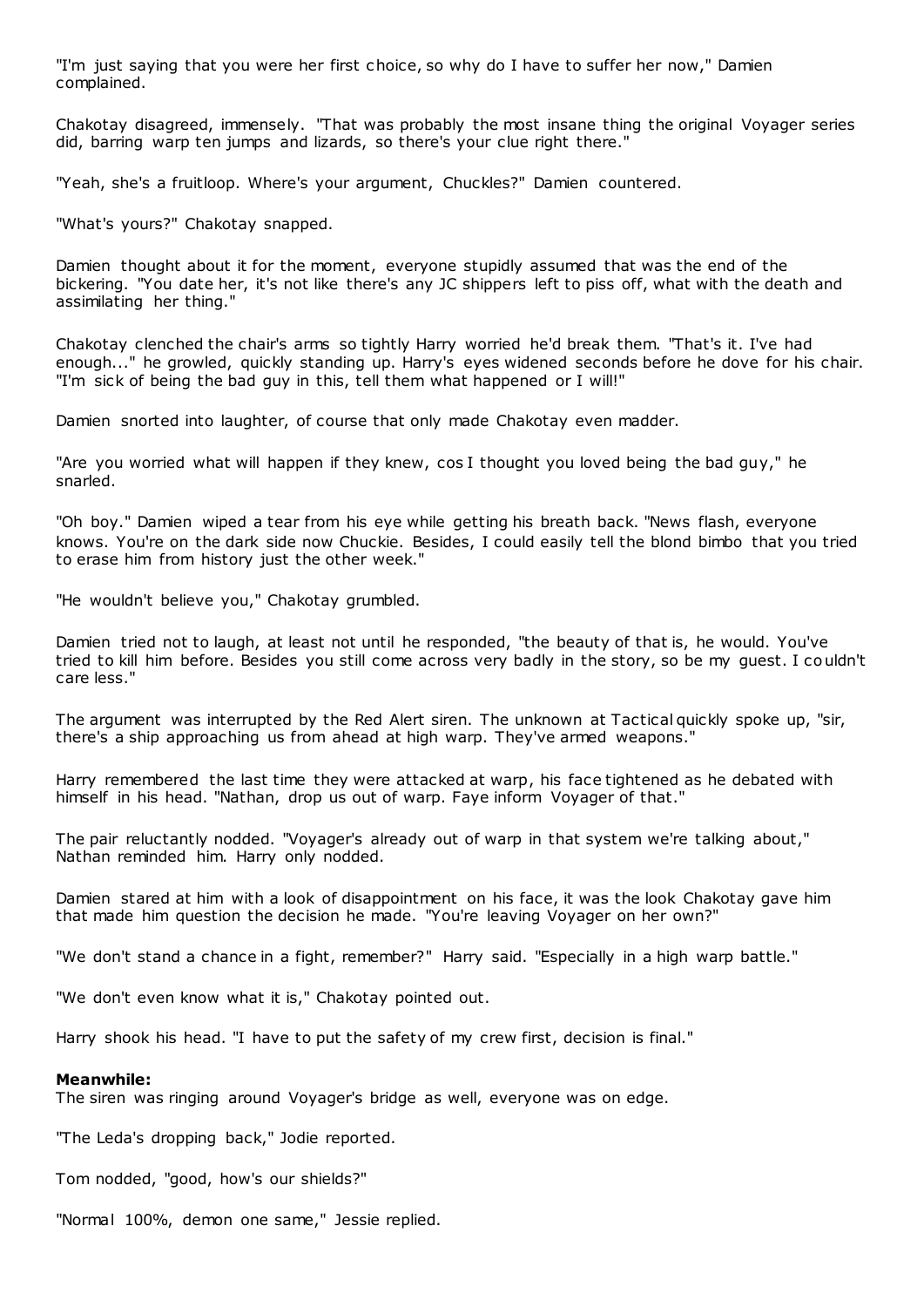"Okay, ready weapons. Come about 180 just in case we need to aid the Leda," Tom ordered.

Naomi's eyes widened, she looked across her station for a come about button, then the 180 part stumped her. "Um, how do I do that?"

Tom groaned into his hand, "just go backwards to the Leda when I tell you. Not literally backwards! For now evasive maneuvers.

"Should be in visual range in a few seconds," Jessie said, cringing slightly. "Probably for like half a second."

Tom looked up at the viewscreen anyway, he could just make out the planet ahead. It seemed too quiet compared to the Red Alert blaring in his ears. A light then blurred over head, it was gone as quick as it appeared.

"They're firing," Jessie warned.

Naomi looked a little anxious, "which button's the evasive one?"

"Are you serious!" Tom yelped. He glanced back at Jodie and then Jessie. "Is she serious?" The bridge shook lightly before anyone could answer. Naomi still waited for an answer. "You used to know what it means. Forget it, you're fired."

"Why are you yelling at me, Jessie didn't even fire at them," Naomi asked.

"Fire at a ship going at warp? I didn't realise we had mini warp drives on our torpedoes," Tom groaned into his hand. "Status?" He asked as he climbed out of his seat. For everyone's safety he lightly nudged Naomi's chair away from the helm, she pouted angrily.

"Shields holding. The ship's still at warp," Jessie replied.

"Damn it, we'd better turn around and get to the Leda. Jodie can you..." Tom started to order.

"Yeah yeah, one thing at a time!" Jodie complained. To everyone's surprise the one thing she was busy with wasn't food. "The ship tried to send us a message as it passed, while I was trying to get a good look at it. Distracted me. Pricks."

Tom shook his head, he decided to get Voyager turned around first before dealing with that. "Can we hear it?"

"No, it's text," Jodie rolled her eyes. "And please isn't hard to say." Tom waited for her to tell him the message, he still had time to set Voyager away again in the opposite direction.

"That ship could easily ignore Voyager, stop by us and attack. Voyager would have to turn around, they're already way ahead," Chakotay argued.

"Yes, listen to the man who brought you Zombie Janeway," Damien sniggered.

Harry's face twisted, his eyes turned towards Chakotay. "He's right. We're better off at Voyager's side. Nath..."

"Got it," Nathan nodded. A brief flash of light enveloped the bridge, only for a second. "Um, it's just passed us."

"Oh, no harm done," Harry relaxed.

Chakotay shook his head. "I'm being judged by the *man* who came up with kidnap celebrities and rabbit armies. Really?"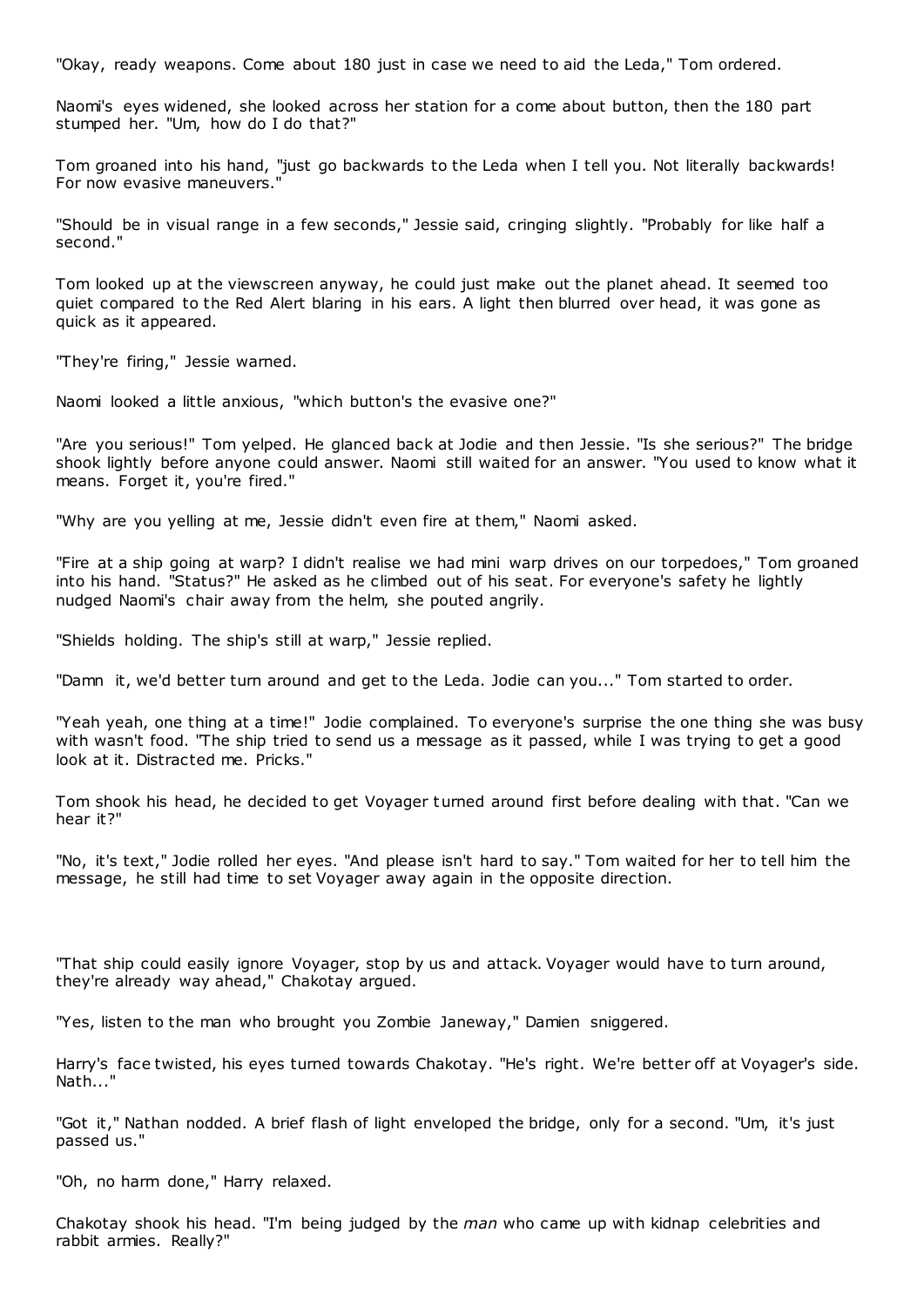"The ship didn't just fly by, it left us a message," Faye butted in. She shook as she read it, "turn around."

They had left an easily lockable office, wandered down corridors, climbed down cramped Jeffries Tubes, only to setup camp in one of the hatches in the bowels of the ship. Craig really didn't understand why, or why he followed Daniel without any more answers. One question troubled him more than that.

"So why do you need me again?"

Daniel sat down on the floor, cross legged, his attention fully on the book in his hands. Craig tapped his foot impatiently, "well?"

"The spell requires a sacrifice for it to work," Daniel answered without looking. Craig stared at him with disbelief obvious in his eyes. Daniel looked up and laughed at him, "I'm kidding, kinda. I don't need you for that."

"So if watchers can do magic..." Craig started to ask.

"We're not as powered up as witches are, but we do have to have something to get the visions. Old Wes taught me a few things," Daniel replied. He lay the book down on the floor in front of him. "Like how to read crap like this." He then fished a padd out of his pocket, keeping a close eye on the book and tapped on it.

"Again I ask..." Craig groaned.

Daniel stopped tapping on the padd, he immediately tossed it over to Craig. He stumbled to catch it, but it dropped on the floor anyway. Daniel smirked at him as he knelt down to pick it up. "Two people have to read the incantation."

"Oh," Craig sighed. "About the sacrifice part?"

"I figured it was obvious," Daniel shook his head. "It's a restoration spell, not a swap bodies spell. The sacrifice..."

"I doubt you can just pick what you want to sacrifice!" Craig snapped.

Daniel sighed in annoyance. "Leave it to the professionals kid. I just need you to chant."

"No," Craig sternly said. "I'm not doing anything until you explain everything."

"Fine," Daniel faked a smile. "It's not like we're in a hurry."

"Turn around," Tom mused as he stared at the Astrometrics screen. "Is it a warning or is someone helping us?"

"Hang on, I can't quite get the hang of this. It's all wrong," B'Elanna muttered while typing away at a station. The screen changed from a star chart to a shot of somebody's bathroom. "Uh..."

Harry tried not to laugh, so did Chakotay. "Annika's been here," Harry said.

"Maybe not, it could be someone else's bathroom," Chakotay sniggered. Just then he spotted the toothbrush with a rabbit shaped handle and the rabbit tiles.

B'Elanna tried not to smirk as well, "ookay, well then, now I know what's wrong with this." She keyed in a few things to fix it. The starchart immediately reappeared.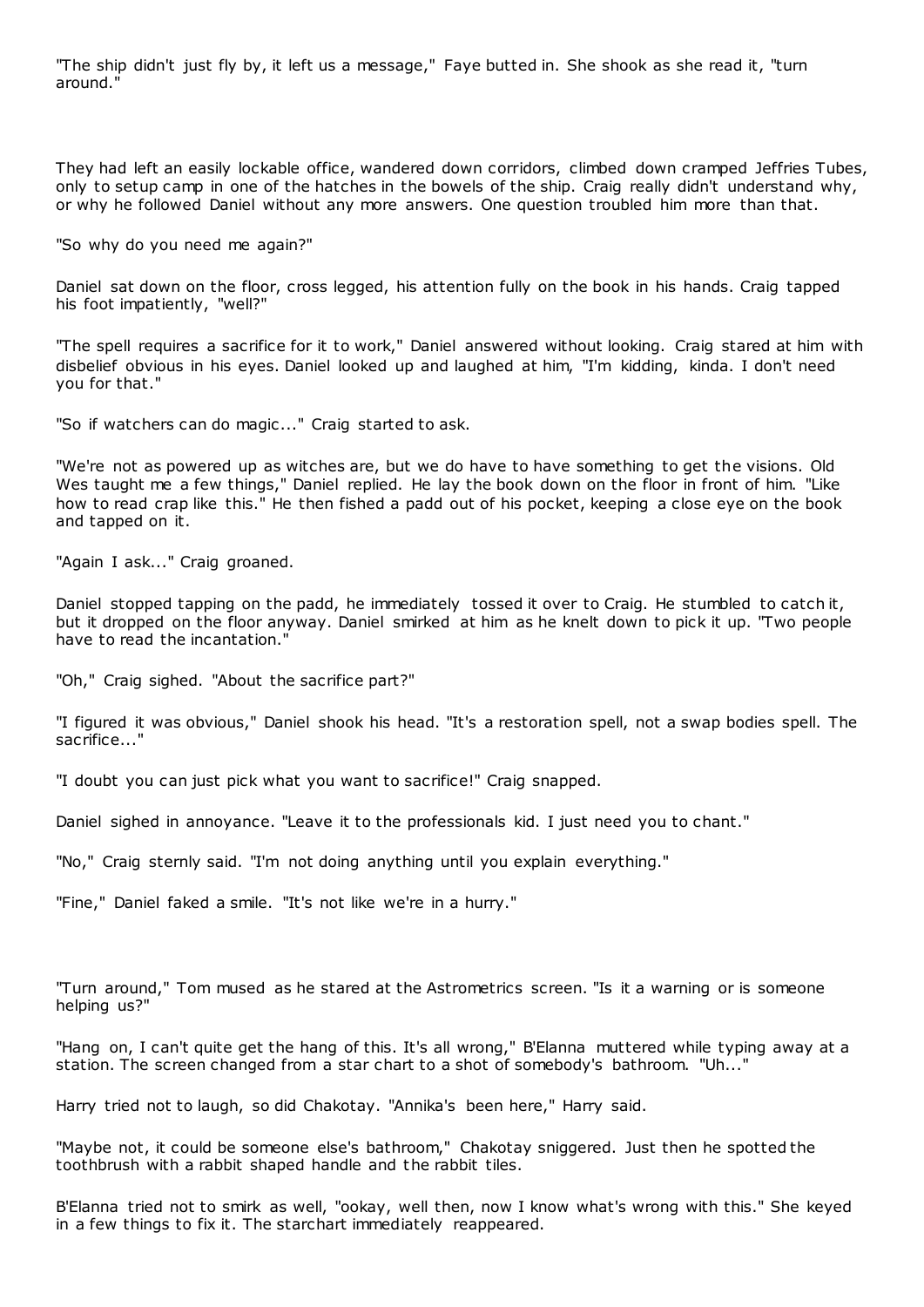"The computer's been going through all the sensor data we've received and it should have come up with a corrected map of the area." The screen zoomed in to where Voyager and Leda's signatures were. Several sectors disappeared and were badly replaced by new ones, some parts over lapped each other. A few zones seemed to twist into some strange shapes. Planets even jumped around to different systems.

"Eeew, what's she done?" Jessie complained.

B'Elanna winced as she looked at it. She dared to make the computer zoom out further, it only looked worse when she did. "Annika didn't do this. The first one you saw was the map we had of the Beta Quadrant. As Annika was too busy peeping on Damien or buying catsuits, she didn't notice or care that the areas of space we were mapping didn't match it." She sighed, "this is the real deal."

"So, the Game Sphere theory could be right. I kinda hope it is," Harry cringed a little. There was curiosity in his eyes though. "I wonder how much area of space this thing covers."

"Could be?" James said with a shake of his head. "The question is how many of t hem are there?"

Tom's eyes shifted to one side, "how many? Isn't one bad enough?"

B'Elanna nodded, "the aliens we met from the Delta Quadrant were here. I really doubt the entire span between the Beta Quadrant and there is covered by a giant sphere. It's likely multiple spots covered by a game type object, each one with an entry point like the Corridor."

"I doubt it. Why provide an escape?" Chakotay said.

"They're probably one way entrances, I did say entry after all," B'Elanna said impatiently. "The message could be someone warning us about it, not realising that we know. Or it could be just those aliens warning us off."

"No, their fleet was destroyed," Tom said. "If this were some nice guys flying around telling people, why did they fire on Voyager?"

"Maybe they don't like your jokes," Jessie commented.

Tom pretended to start a laugh, he rolled his eyes afterwards. "I'm right though."

"I'd definitely lean more towards the *turn around* as a warning, the shot fired was another one," Harry agreed.

"Was it our mystery ship?" Tom asked.

B'Elanna shook her head grimly, "no, but whoever they were they didn't intend to hurt us. It didn't match anything we'd seen before either."

Tom turned to look at the horrific star chart B'Elanna had made, "I say we keep going then."

"Really? Why the change of tune?" Chakotay questioned.

"If we change our course we'll be avoiding our mission. Besides if it's bad guys, why warn us away from a trap?" Tom explained. He smiled and nodded towards everyone. "We'll head out as soon as our Leda crew return." With that he headed for the exit.

"That's going to be the trap isn't it?" Chakotay muttered. He shrugged and followed him.

"Yeah," almost everyone agreed.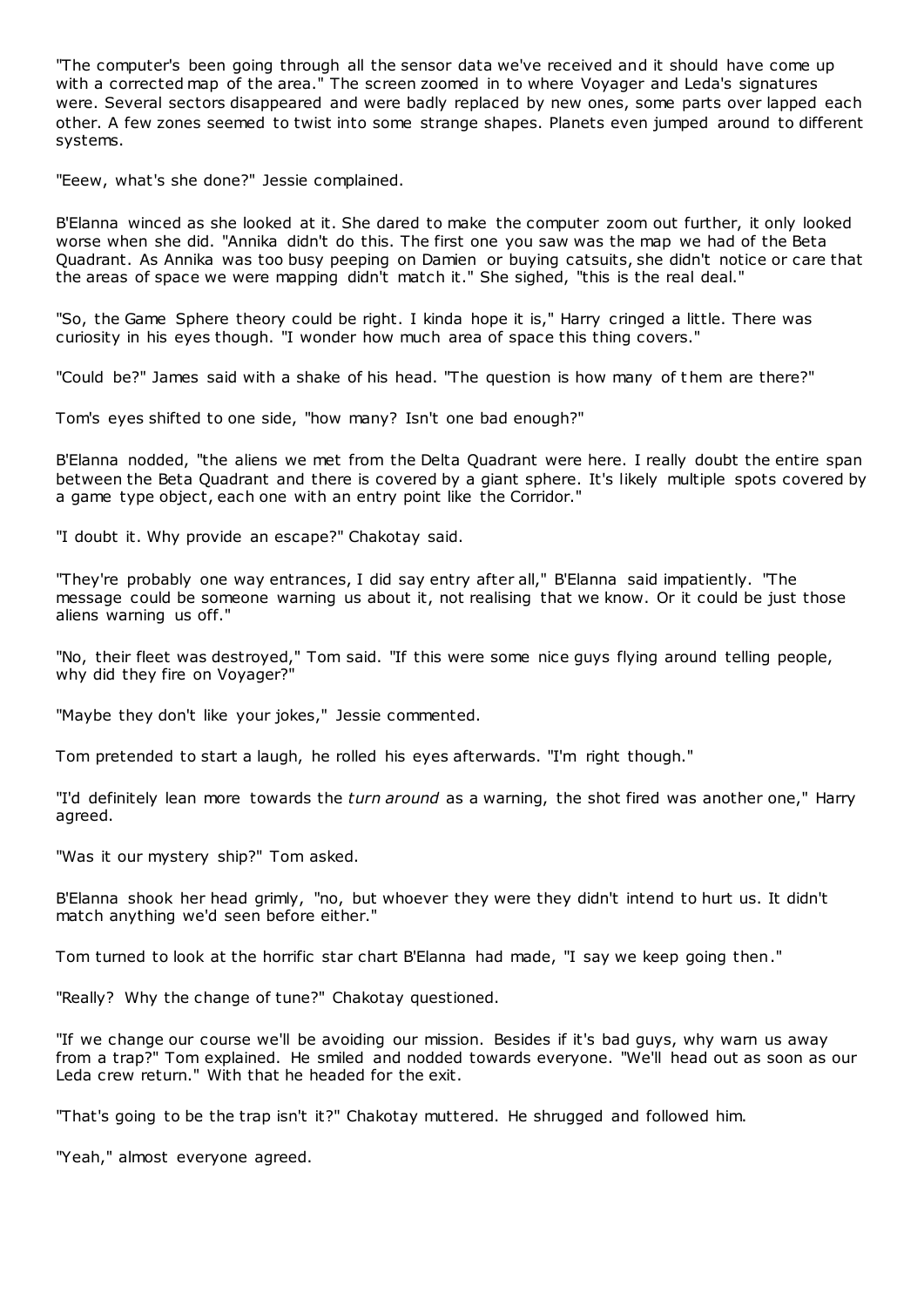*Lieutenant Commander Paris' Log Supplemental: After a very brief encounter with an unknown ship, Voyager and Leda are continuing to follow the warp trail. To avoid spooking the aliens who've warned us away, we've only scanned the surface from a distance as we passed by. Hopefully we'll get some answers soon.*

"Taking us back to warp nine point seven five," Tom reported to himself at the helm. He glanced over his shoulder briefly, then again for a bit longer. "Naomi out of my chair!"

"What? I thought we were swapping jobs," Naomi whined. Tom shook his head at her before turning back to the helm. "Can I at least be a Captain's assistant?"

"Deja vu," Tom muttered. "Anyway, anything yet?"

B'Elanna sat at the Science station, her fingers danced across the panel as her eyes quickly took everything in. She sighed and her face fell. "Confirmed. Weapon signatures are Federation in origin."

Tom's shoulders fell, that was the news he was expecting but it still hit him as hard as Jessie did earlier. "What are they doing?" he asked no one in particular.

B'Elanna's head shook. "Obviously as I don't know what was there before, I have no idea what was hit. It'll take some time to put it all together. I'll keep on it."

"In the mean time we continue the hunt," Tom sighed. "Can we at least tell how much damage there is?"

"Well they weren't lying about their fleet, I didn't detect any ships in the area," B'Elanna replied as her eyes scanned the data. "The damage seems localised to one continent. This wasn't a merciless and random attack, they were after something."

"Let me know if you figure anymore out, anything will..." Tom said. Opps beeping loudly interrupted him. "What now?"

Jodie for once didn't have to put anything down, though there was a plate sitting on the top of opps waiting for her. "Another distress call."

"Okay let's hear this one too," Tom ordered, ignoring the dread building in his chest.

*"This is the planet Ruva. We're under attack by a hostile alien ship. They're aiming for..."* An explosion in the background overlapped the woman's next few words. *"Facilities. Please if you can hear this message, help us. We have done nothing to provoke this..."* This time rumbling drowned her out. *"Hurry."*

Tom looked back over his shoulder towards Opps. "Are we closer to this one than the last planet?" Jodie glanced down and nodded. "Tell them we're on our way."

"Uh Tom," B'Elanna butted in. "If it is the same ship, the aliens are just going to think..."

"I know. Tell them we're hunting a rogue ship of ours," Tom said.

"We go in with weapons charging and they'll not believe us," Jessie warned him.

Tom sighed loudly, "we'll have to take that chance. I'm going to assume I won't have to change course."

Jodie shook her head, "nope, we're still following the warp trail."

"Good, I guess. Update the Leda and Red Alert," Tom c ommanded.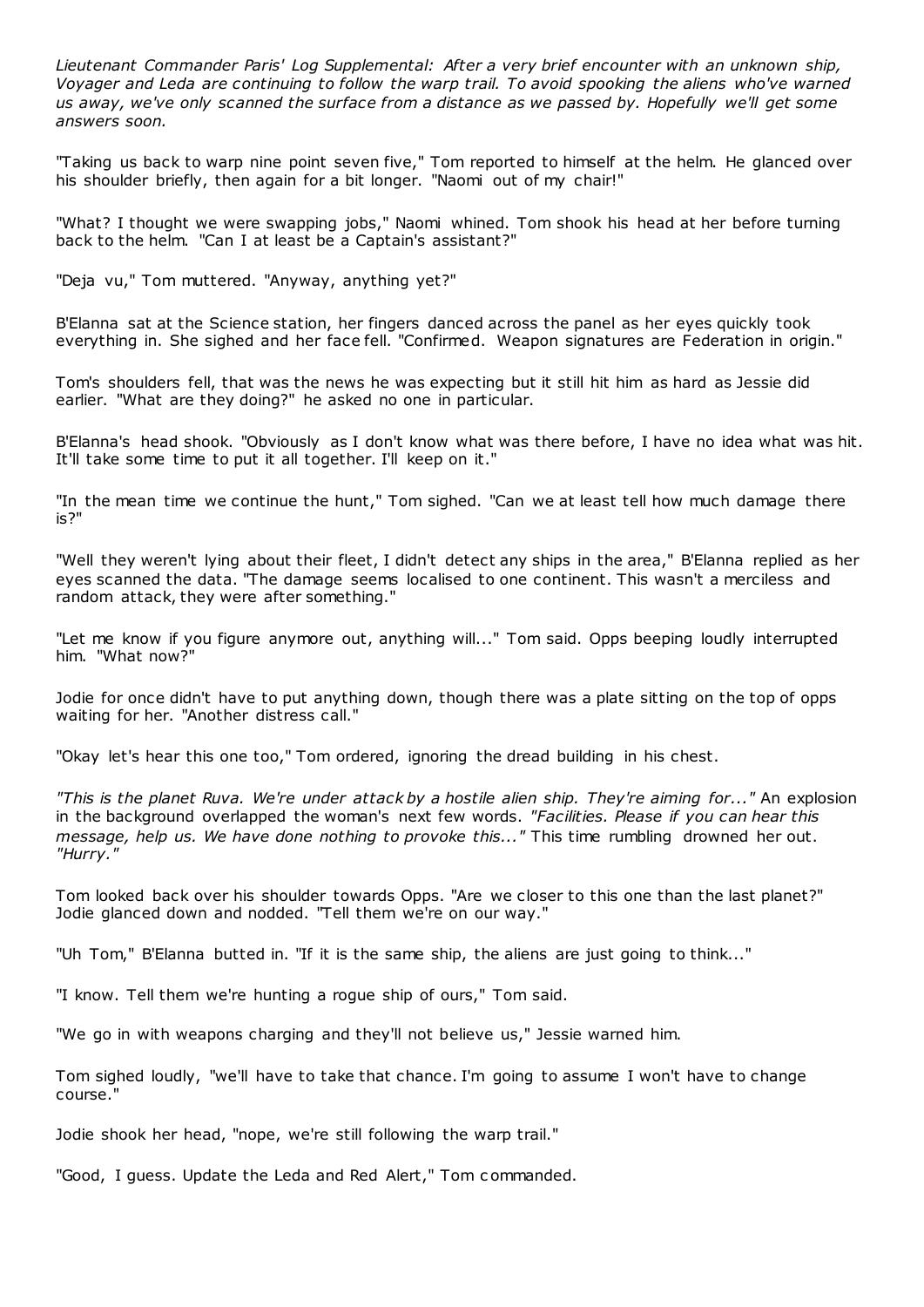Jessie glanced over towards Jodie with an uneasy look on her face, her finger had already been hovering over the Red Alert command. One touch and it was on. "Tom, even if that ship is another version, so to speak, it's still going to take out the Leda in a few shots," she warned.

"I doubt Tom's forgotten the him versus evil James odds," B'Elanna said.

Tom shook his head, he disagreed. "She'll last longer than that, the Leda's got two more years of shield and technology upgrades on her. Tell her to stay behind us anyway. Harry will know when he should retreat. Besides, we all know that ship's weak spot. Jess you'll go straight for that."

"We're relying on a joke weak spot? This'll end well," Jessie muttered.

## **The Leda:**

Doubts were running through Craig's mind as he watched Daniel prepare some strange ingredients in between them.

"So this location is to..." he mumbled to himself.

"To give the restoration a little power boost, yes," Daniel groaned impatiently.

Craig glanced around the Jeffries hatch they were in. He had lost track of how many decks they had climbed down and crawled across, but he knew they were low down enough to be near places like Engineering. He saw the red alert lights at the corner of his eye, flashing on the wall and door panels. The butterflies in his stomach started to bounce around at warp speed.

"Maybe we should wait. If we end up in a fight and what we're doing causes problems, we'll..." Craig stuttered.

Daniel groaned again, his frustration clearly growing. "Do you want Lena back or not!? Or do you like having Ylara fluttering about like she owns that body?"

Craig grit his teeth as his emotions went back and forth. "What's the hurry? She's not going to suddenly be immune or do something in the next ten minutes. Wait."

"The spell won't actually absorb that much power. They'll not notice a thing," Daniel countered. He waited to see if Craig had anymore excuses but he remained silent this time, his face however told him everything. "Should I find someone else?"

"No!" Craig quickly snapped. It took Daniel by surprise. "I just... I don't think this is a good idea." Daniel rolled his eyes. "I told Kiara that I thought she wouldn't want to come back. I didn't lie to her, it's what I really think. If I did this, then..."

"She just needed time, time to get over the depression. She didn't get the chance. Why deny her that?" Daniel argued. "You stopped Kiara from getting into trouble with the Q, that's great, but it wasn't cos the actual goal was wrong. The process was."

"That's true but..." Craig trailed off mid thought. He cast his mind back to the last time he saw, or rather talked to Lena. He remembered her smiling and joking, he remembered the kiss, but the part that stuck in his mind most of all was one little thing she said.

*"But he's what I need right now. Maybe someday..."*

Those two words told him she was looking into the future, she didn't want to die. Was it an act, or did she really see herself getting better and the possession provided a brief but tempting easy way out? He had no way of knowing.

"Ylara doesn't belong here. She died thousands of years ago," Daniel interrupted his thoughts.

"Some people would argue that Lena doesn't either," Craig managed to say, even though it hurt him to.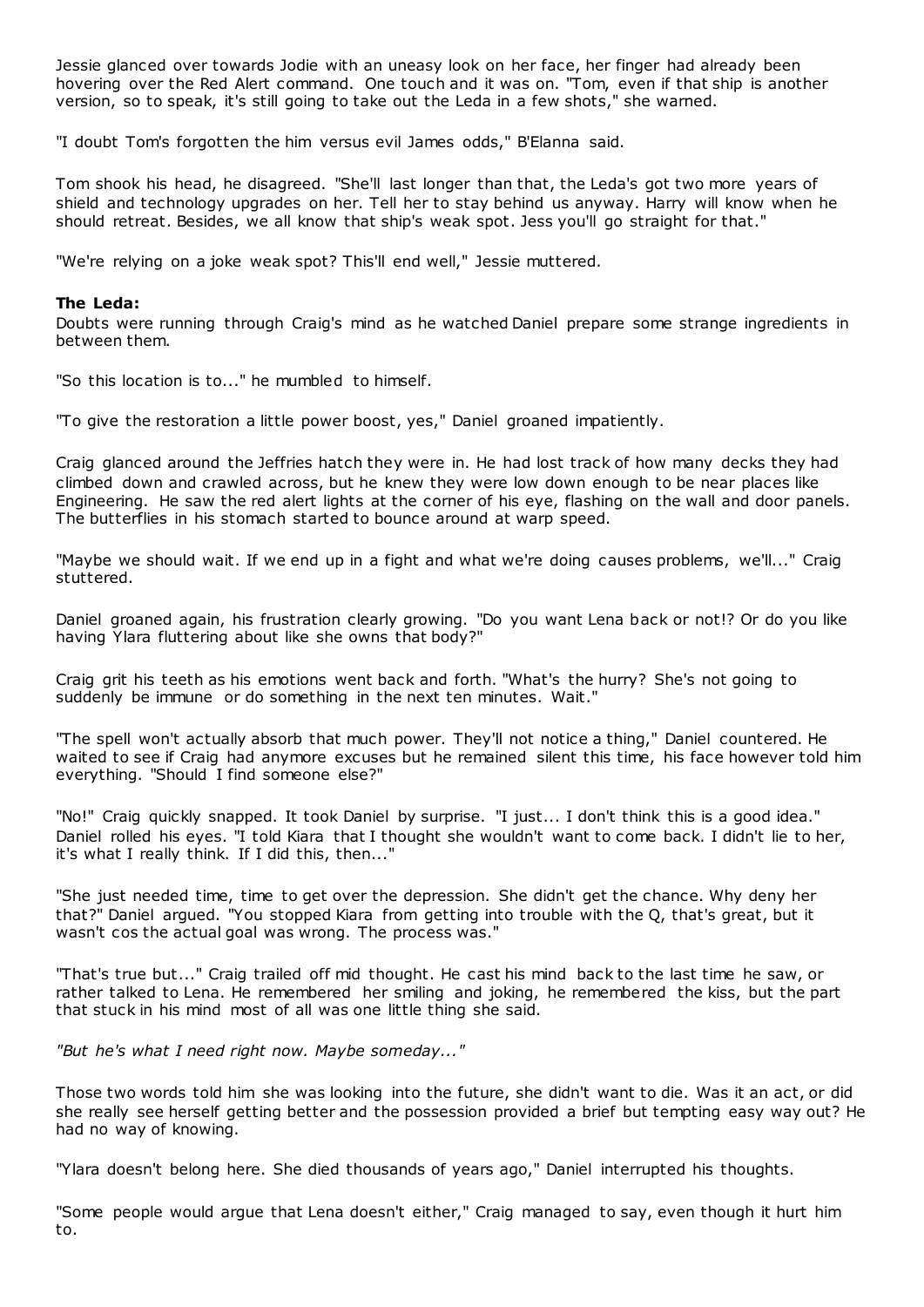"Somebody or some people, whether they were Q's or Kes, Tolg, Borg whatever... went out of their way to bring Lena here. The Chosen line was a mess without her, and this was the solution. In my eyes she does belong here. Ylara doesn't," Daniel said.

"Who are we to decide that?" Craig demanded.

Daniel smiled bitterly. "I toyed with all this crap before I decided to do this too. Lena didn't die naturally. She's still technically alive. Her soul was forced out only for some dead girl to take her place. Does that seem right to you?"

"No," seemed like the simple answer to Craig. The hard answer was the one he was struggling with. "Watchers like you are the reason we're in this predicament." Daniel's smile fell off his face. "They exiled Ylara's soul to punish her for being a teenager who couldn't cope with her brother and mother's murder. Then they sit back and let some idiot priests use her soul and others to punish Slayers who only wanted to save their planet. Their only crime was not being told, by the same watchers, that the ritual destroys the planet in the process."

"I had nothing to do with that, I'm not like them," Daniel muttered.

"But you were. You pretended James didn't exist so his lack of training would turn him psycho, when that didn't work you murdered his step mother," Craig said. Daniel tried to interrupt but he didn't have a chance. "Your partner in crime kidnapped Zare and kept her locked up for years. Don't tell me you're not like those assholes from back when. You are, and memory loss or not you always will be."

"Don't you think I feel bad enough about that?" Daniel growled.

"No, cos all you've ever done since then is break a million rules by dating your Slayer, being bone idle, and worst of all not acting like any of this stuff bothers you," Craig argued.

"Two rules," Daniel corrected him, his eyes cast down. "It's always bothered me, I did everything I could to hide it. That's why I want to help her now, to make up for all the stuff *Ronnie* did to her and her family. This isn't about me, this isn't about the watchers of the past either. This is about a girl who had her life stolen away from her, twice. All I want to do is help her find her way home and rebuild that life."

Craig sighed, "and what about Ylara's life?"

"It's another price I'll have to live with," Daniel answered. "I've made my decision. The question is, can you live with it?"

He thought long and hard about the answer, or at least it felt like to him. He felt there was no good or bad option, each one was the same; One dies so the other can live. The who lives was the easy choice, it was the who dies that stabbed him in the gut.

In the end, there was one answer. Daniel would do this ritual with any old schmuck if he refused, he couldn't really stop him.

"No," Craig finally answered. Daniel nodded in acceptance. "I can't live with it, but I'll help anyway."

Daniel's eyes widened in surprise for a second, when they returned to normal he smiled warmly. "All right. It's very simple, all you do is read."

## **Voyager:**

"We're entering the system where the distress call came from," Jodie said. She quickly slurped at her drink and returned to work.

Tom moved his hand across his station, "dropping out of warp. Evasive maneuvers on standby." His other hand was hovering over the manual steering panel he installed. "Other ship status?"

"Scanning," B'Elanna responded. Her head shook as she read the data on her screen.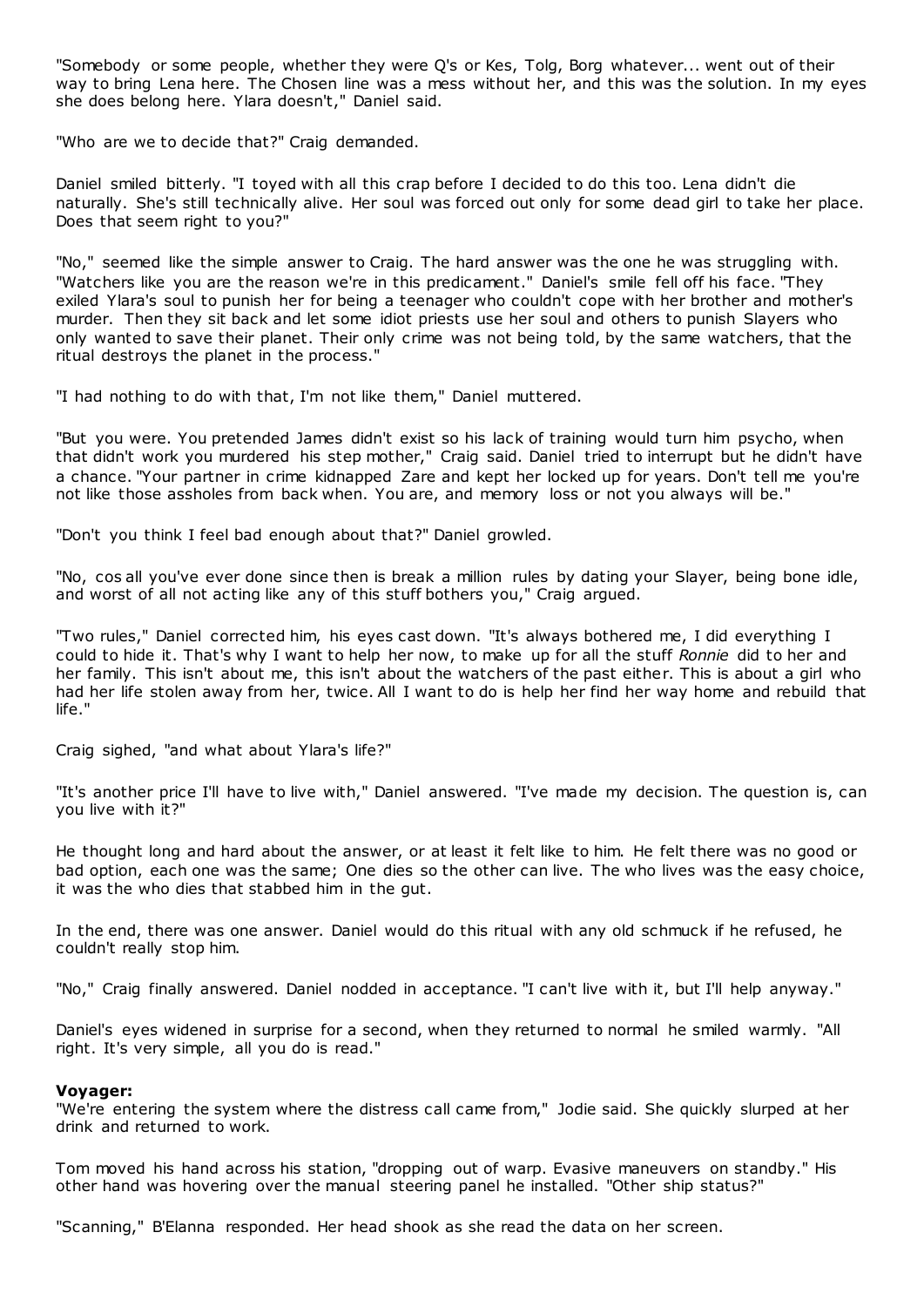In the calm of space, a white flash pierced the black. Voyager shot out of it and slowed right down. Another flash appeared, this time it was the Leda. The smaller ship followed the larger one closely. Directly ahead of them was a beautiful green world surrounded by five moons, but they weren't the only things that were.

On Voyager's Bridge the crew had a first hand view of the same thing on the viewscreen.

"I hate to say I told you so," Jessie stuttered.

Tom swallowed the huge lump in his throat but it wouldn't budge. The sight of the armada of alien ships dead ahead, each one changing their course to greet them, seemed to make it bigger.

"No sign of it," B'Elanna answered.

Jodie sighed in relief, "we're being hailed."

Tom couldn't shake off the dread, he had a bad feeling about this. "On screen." Anything to get that view of the armada away. It changed to show two pale blue skinned aliens. "This is Tom Paris of the U... Voyager and..."

"USS Voyager you mean," the lead alien said harshly.

"I really should get the name part of the ship repainted," Tom commented very quietly. He glanced up at the aliens. "We're responding to your distress call."

"Your rogue ship was no match for us," alien two hissed. "You don't look much better."

The lump still managed to grow, it made speaking a little painful. "What happened to it?"

Alien one smugly laughed, "it fired a few shots and then left when we confronted it." Tom felt a little relief, not much though. "They won't get away with it."

"I apologise on the behalf of my people for whatever happened here, but please, let us recover our own ship. We have reason to believe that it was stolen and..." Tom tried to explain.

"Enough," alien two snarled. "You sent that ship to attack us, it failed so the two of you show up to *even the odds.*"

"Scan us, you'll see that our other ship isn't a battle ship. It's armed with only a few weapons to defend itself. You said yourself that the first ship stood a better chance. Why would we send two weaker ships?" Tom said.

The two aliens glanced at each other, one of them turned to a computer behind them. "Your Voyager is infamous for causing trouble wherever it goes. It recently attacked another world, did it not?"

"What?" Tom frowned, he glanced at everyone briefly. They were just as confused. "No, the only one even close was the one we were attacked at. Towers from the surface..."

"Towers," the second alien spat as he turned back around. "That is what your rogue ship was aiming for, power distribution towers. Clearly a plan to cripple us first."

"They were trying to destroy Game Sphere towers?" Jessie asked quietly so the aliens couldn't hear.

Tom overheard but only just, his eyes widened slightly. "These towers, were they recently built?"

"What does it matter?" alien one replied. "You will not deceive us. Retreat or be destroyed."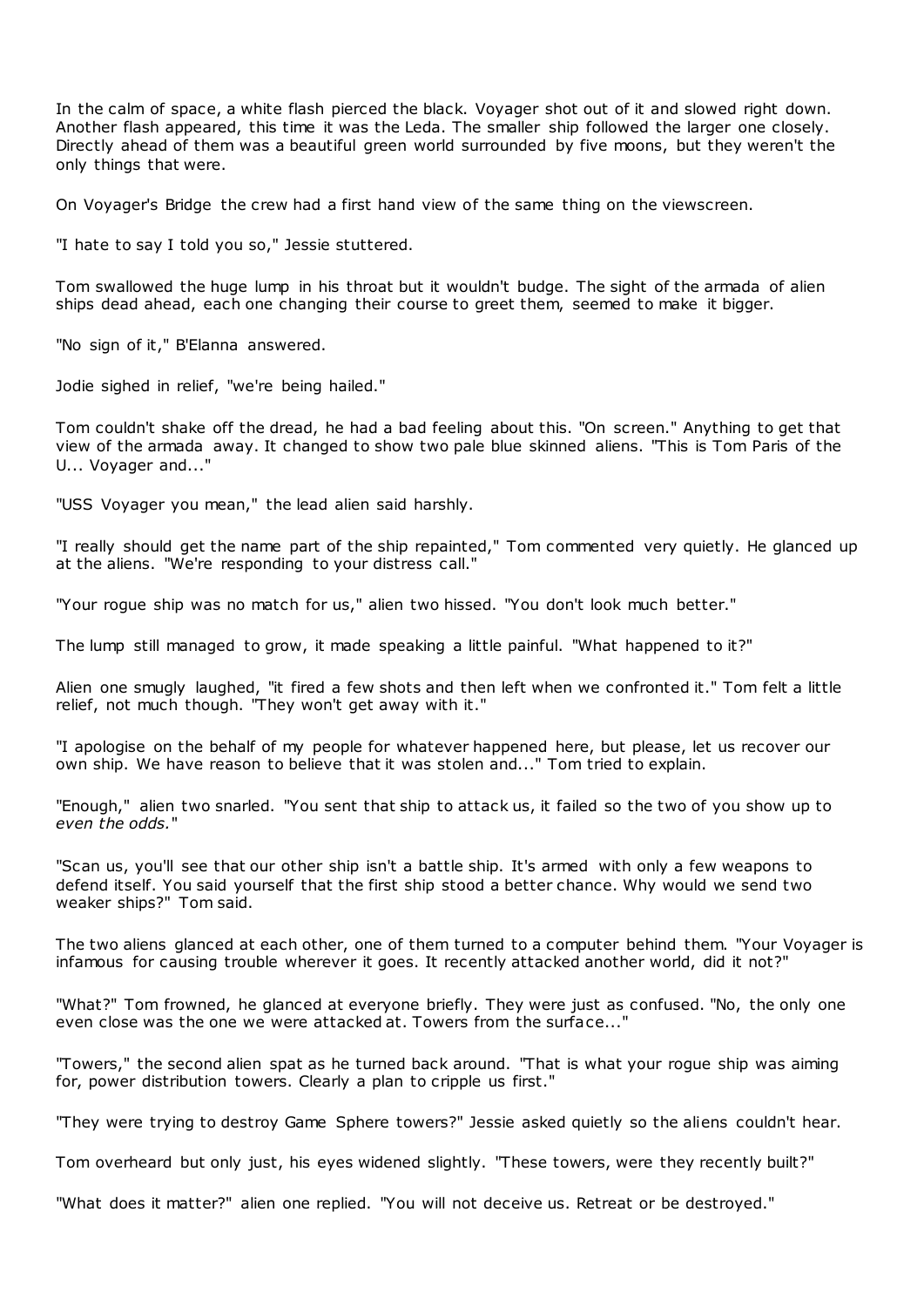"I told you. We're looking for our ship, so we'll be leaving anyway. There's no reason to threaten us," Tom said.

"But if it is that, we can't just..." Jessie tried to tell him quietly.

Tom glanced behind him, "not now Jess." He turned back, "we'll leave but I insist you look into those towers. You need to find out where the power is being drawn from."

"What is this? Who are you to tell us how to run our world?" alien one said angrily.

"Someone who's planet was almost destroyed by things like that," Tom replied.

The two aliens looked at each other again, their anger was only riled up further. The screen switched back to the armada.

"Maybe you should have said by towers like that, not things," Jodie commented. "Creates a mix up," she said, pointing at the screen. Tom dared to look, the ships were spreading out in front of them into groups, some flew around or overhead.

"But Earth's sphere didn't have a tower," Tom stuttered. He groaned into his hand, "minor detail, they wouldn't have known." His head shook, hands returned to the helm. "We're still leaving." Just as he said that a few more ships blocked his view briefly. "If we can. Hail the Leda."

"You're on," Jodie said.

"Harry, in case you haven't noticed we're not welcome here. If you see an opening, get out of here even if we can't. Okay," Tom ordered.

*"Way ahead of you Tom, but it's not going to be so easy, they..."* The ship trembled a few times. *"They keep moving around to block our path."*

"I don't think you can push your way through this time, Tom," B'Elanna teased just as the ship rocked again.

Jessie kept a tight hold of her station, "shields 90% and holding." Another rock made her tighten her grip. "Well they were, 88%."

Tom's hand reached for one of the levers, "no problem, none at all."

The situation was a little bit more hectic on the Leda's bridge. The unknown tactical officer was sweating buckets, Faye wasn't doing much better either. Harry kept a close eye on the panel on his chair, which showed the sensor readings for the Leda, Voyager and the aliens, hoping for an opening. He tried not to cringe everytime his ship trembled. Obviously Damien was the only one enjoying himself, in fact he had pulled some popcorn out of nowhere.

"You'll die too, you know," Chakotay muttered. "There's a bright side to everything."

"Please, that's what transporters are for," Damien grinned.

"Shields 48%!" the Tactical officer stammered.

Nathan's face lit up, "there you are, you beauty." His hand flew across the controls.

Harry meanwhile spotted an opening, "got it. Nath, head for 147..."

"Way ahead of ya," Nathan smiled. Sure enough the ship was already moving forward, and a little to the right.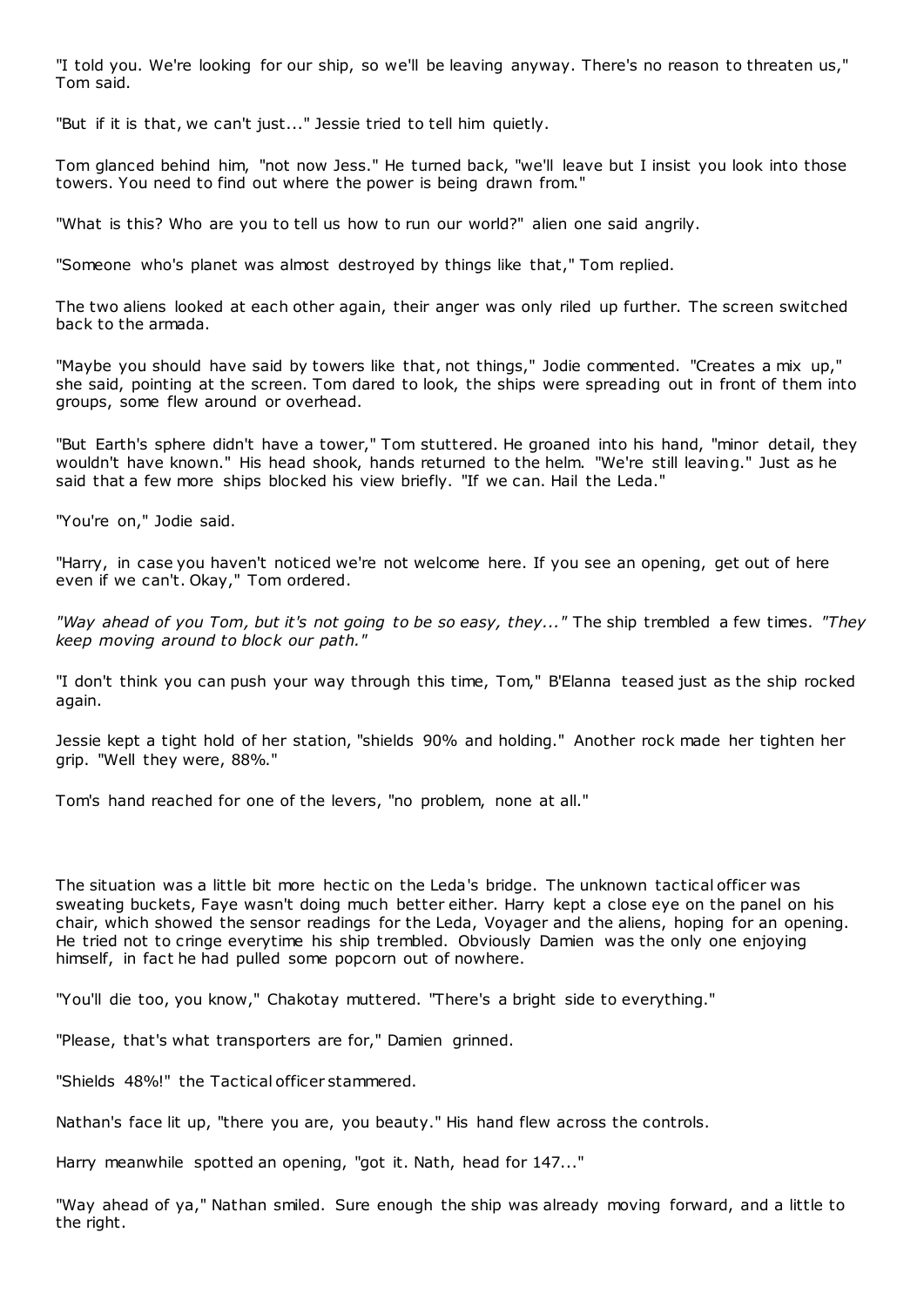Harry's eyes widened, they quickly looked at the panel. The Leda's dot was not going where he thought. The ship lurched even more to the right. "Uh that's not where I meant." He only got a shrug from his temporary helmsman. "Oh god."

Jodie turned her head far to the right as she watched the viewscreen. Jessie spotted her do it and looked to see what she was staring at. The Leda had already slipped in front of them, it drifted onto its side to squeeze passed two of the ships currently firing at Voyager.

"Nice one Nath," Jessie couldn't help but smirk.

Tom looked up too, just catching the other ship straightening up. "I would have done that too," he muttered.

One of the alien ships attacking Voyager reacted badly to it, it turned around and chased after it. A couple more ships flew passed Voyager and did the same.

"There!" Tom saw his chance and he took it. His hand pulled the lever right down.

While one ship moved out of formation to chase after the Leda, another ship flew across to take its place. Voyager didn't waste any time, the impulse engines pushed the ship through the temporary gap, breaking them free from the armada.

The three alien ships chasing the Leda fired multiple shots towards them, the tiny ship swerved side to side to dodge them. A few slammed into its shields, but the rest flew off into empty space. The warp drives lit up, there was a flash and they were gone.

Voyager wasn't far behind, with half of the armada turning around to chase them and the three ahead of them turning around. Shots were firing continuously, the few that did hit barely fazed the shields if they hit at all. Voyager swerved upwards to avoid the oncoming ships, one of them seemed to se e it coming and followed its path like a mirror image.

While Voyager fought to get away, the Leda flew straight ahead, the stars streaming passed them.

Harry had relaxed into his chair a little too much. "Next time, tell me."

"No time," Nathan shrugged.

Harry shook his head, "damage report." A half empty bag of popcorn bounced off his head, he slowly turned it around to look at the obvious culprit. Damien sat in the chair next to him, his arms folded in a huff.

"Shields took a beating, but overall we're fine," Faye answered. She wasn't so sure about that when she saw a few lights blinking in the corner of her eye. She turned to another part of opps. "Cancel that. There's a minor power overload in Engineering."

Harry almost leapt out of his seat in a panic , he rushed to her side. "How minor?"

"Minor. The core's running 1% higher than it usually does," Faye replied.

"Keep an eye on it," Harry said. He tapped his commbadge, "Bridge to Engineering. Is everything all right down there?"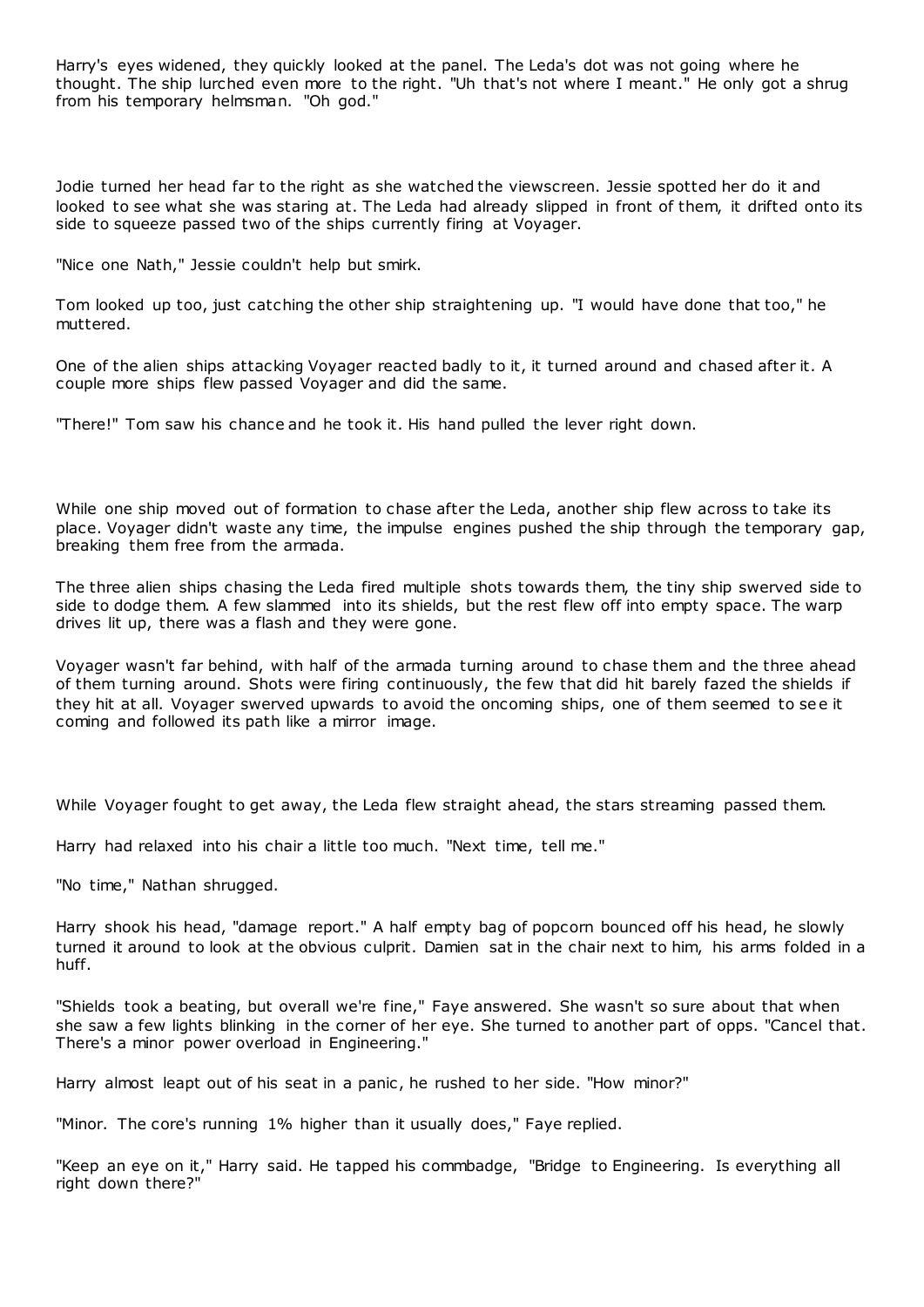Damien cringed as Annika's voice rang over the comm, *"everything's fine now, Kimmy wimmy. We just had some power drainage, I fixed it."*

"Annika, what are you doing in Engineering?" Harry had to ask.

*"That's a funny story actually. I came in to look for something..."* Damien rolled his eyes. *"And everyone just dropped to the floor."*

"Shocking," Chakotay obviously didn't mean it.

*"I know! I beamed the darlings to Sickbay, they looked so poorly. You've been working them hard, you bad boy."*

There was a collective gag. Harry tried to recover quickly so he could reply, "they've just had a holiday. So power drainage?"

*"Yup, almost like another system is taking it. I can't find where the power's going, I just figured if we're flying around I should move some power to warp. No need to thank me."*

"It's 103%," Faye warned. Harry's head quickly turned in her direction. "That's a 4% increase from before."

*"I don't think so! Let me check," Annika giggled.*

Craig's part was done, all he could do was watch as a green mist surrounded Daniel. His eyes were closed, two small clay pots sat in the palms of each of his hands. His right closed in on one of them to grip it, he then poured the contents of it into the other one. As soon as he did that a red powder erupted from it, creating a cloud in front of him. The green mist tried to penetrate it, but it appeared to be reflected back.

"Oh god, what have I done?" Craig stuttered, he looked down and noticed his hands were shaking.

While he was doing so the red cloud grew, the green surrounding it faded.

Daniel carefully placed the pot on the floor in front of him, the cloud seemed to follow its movements exactly. He opened his eyes and couldn't help but gasp at his creation. "It's working, I just have to tell it where to go," he smiled. He didn't notice Craig's reaction to all this, he just buried his head back in the book.

The cloud was now overwhelming the hatch, there was no room for it to grow any further. Craig finally looked again, his head shook in despair. The ship shaking didn't make him feel any better, it did it again and a lot more violently. He noticed then that the ship seemed to be humming a lot louder than it usually did. Something else was going on than just a ship battle, his fear told him.

"Damn, I just need a clear path," Tom groaned. He seemed angry to everyone else, but this was kind of flying Tom always loved to do. The control stick turned to the right and the ship did the same.

"Shields are at 60," Jessie reported. The ship trembled a few more times. "55."

Tom tried to hold back a sigh. "Damn. I could dance with these guys all day. Fine." The lever was pushed down again, everyone could feel the ship jump to warp.

"120!" Faye yelled as a computer station exploded nearby.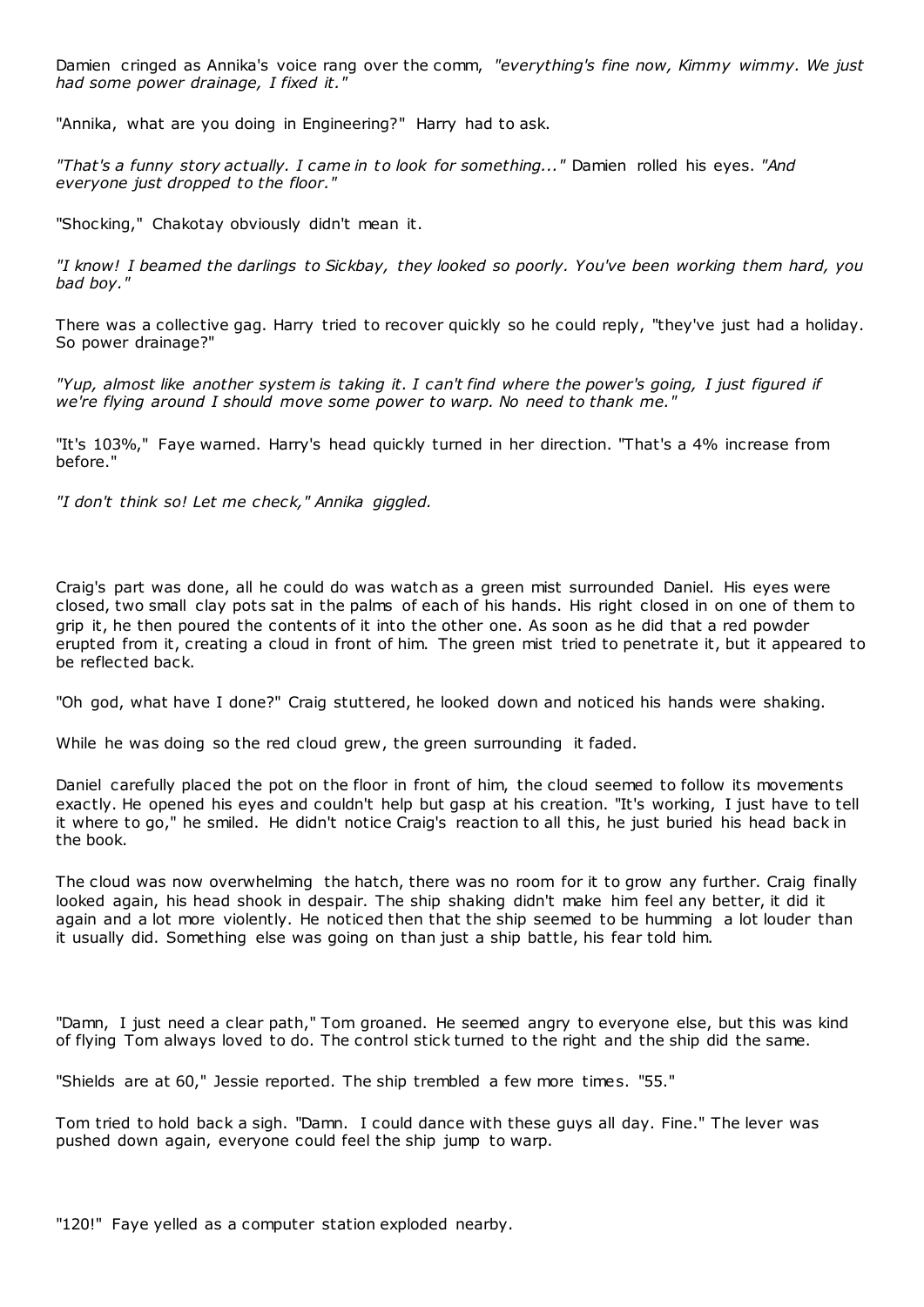Harry paced backwards and forwards, trying desperately to think of something. He rushed to Opps in the end and shared the station with her. "Annika whatever you're doing, you're making it worse!"

Chakotay shook his head, "helm, slow us down. Now!"

Nathan nodded, "already on it."

*"I'm not doing anything sweetie. The power I mentioned has come back and it's being rerouted to the core. I can't stop it. Like I said I don't know the source."*

"I'm going down there. Chakotay you..." Harry stuttered as he headed for the turbolift.

*"Oooh, it's getting a bit cloudy in here."*

Harry stopped in his tracks, the horror drained away the colour in his face. Faye confirmed his fears, "warp core breach in progress."

"Voyager?" Chakotay questioned her.

"About eight to ten minutes behind now," Faye reported shakily. "We don't have time to wait."

Chakotay shook his head, "if we use the escape pods, we'll be wiped out when the core breaches."

"Ejection?" Harry asked anyone.

*"Nope, it's not budging. Ow it's hot!"*

Harry tried his best not to laugh, now wasn't the time for that. He settled for a face palm instead. "The computer can do that!"

*"Oh. Hehe, hang on."* Everyone heard her tap away at a station, the whirring noise in the background was getting loud. *"Nope."*

"God," Harry couldn't believe this was happening. "Kim to all hands, abandon ship. Make your way to the shuttle bay..."

Meanwhile in the Jeffries hatch Craig heard his voice over the comm. *"Repeat, abandon ship. Make your way to the shuttle bay and get as far away from the ship as you can."*

Craig bit his lip, he could feel the anger build up inside him. The red was everywhere he looked now, the only thing he could see clearly was the pot it seemed to be coming from. His hand edged towards it. As if he sensed him Daniel's hand reached out as well, slapping his hand away.

"Don't! It's nearly done."

"Don't you see what's happening?" Craig shouted at him. "We have to leave!"

"Fine leave, I need another minute," Daniel grumbled.

Craig couldn't wait, the noise from the engines was unbearable, the red clogged every sense he had. He had to try one more time, maybe he could stop it. His hand reached out, just touching the pot. The red cloud suddenly imploded in on itself, all that was left was a tiny red orb. That shot into the ceiling, disappearing from his sight.

"Okay, now we can..." Daniel smiled, oblivious to the chaos around him. He took his time standing up like nothing was even happening. Craig shook his head, he stood up while grabbing the other man's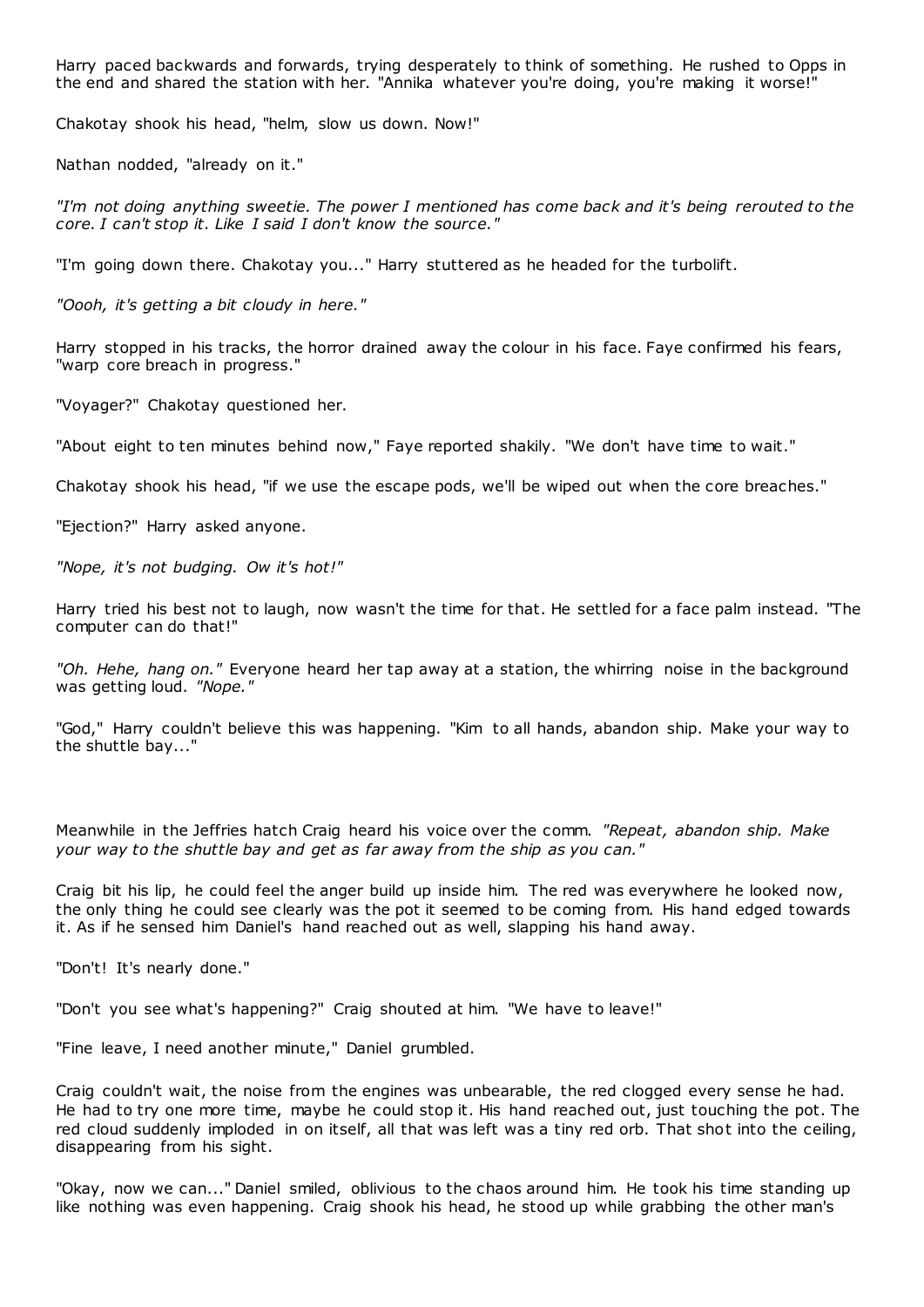arm, and dragged him towards the only door. "Wait, what if it didn't work..." Daniel pointed back at the book and ingredients he left.

"We'll be dead if we don't leave now," Craig snarled. "I won't let you do it again. Let's go!" It took all the strength he had, but he pulled Daniel out of the hatch.

The tiny shuttle bay was in chaos as almost the entire crew were filling into the few shuttles. Each one was packed already and there still were a lot of people left behind.

Harry stood behind at the doors, desperately trying to direct everyone. Chakotay stood behind him, shaking his head. "We don't have enough shuttles."

"Unless you have a suggestion to fix that, keep it to yourself!" Harry snapped.

Chakotay turned to him with a bemused look. "I do. Escape pods."

"You were right before, the pods won't get away fast enough," Harry said.

Chakotay shrugged, "they will if the shuttles give them a push."

Harry stared at him with his eyes wide, he thought he was mad. Or at least madder than he has been of late. "A wide tractor beam? Three shuttles couldn't catch all of them."

"It's either that or die here, what difference does it make?" Chakotay said with a hint of worry in his voice.

Harry figured he was right, there was no other choice. Steeling his nerves he raised his voice and prepared to give the order. "Everyone still behind listen up! The only choice now is the escape pods, go to the nearest one."

Everyone in the bay looked at him like he had given them the death sentence, a lot of them did as they were told anyway. Harry quickly pushed through to reach the nearest shuttle. "Can someone tell the people at the controls to set a wide tractor beam on the escape pods, catch as many as you can." He swallowed the lump in his throat, only just, "but only if you have time to. Don't put yourselves at risk." He patted the shuttle hull, "go." He turned back to give the same order to the other shuttles, he was relieved to see Chakotay had already started that.

"Permission to tell somebody to shoot Damien's escape pod," he smiled as they both reached the third shuttle.

Harry smiled back, "if you don't, I will." He gave the orders to the shuttle, he and Chakotay then rushed for the shuttle bay exit. Nobody was left at this time. However as they ran through the doors they ran into Craig and Daniel going the opposite way.

"Change of plans, escape pods," Harry told them, gently pushing them back. Craig passed Daniel a glare before turning around to join the other two. Daniel had to be coaxed backwards by Chakotay as they all rushed to the nearest pod.

#### **Voyager:**

"That's weird," Jodie commented. Tom glanced backwards at her. "The Leda's stopped and they've sent out shuttles."

Tom turned back to see for himself, his face paled. "And escape pods, Jodie?"

Jodie was still looking at her readouts, she didn't know what to make of them. "There's a power build up, I don't know..."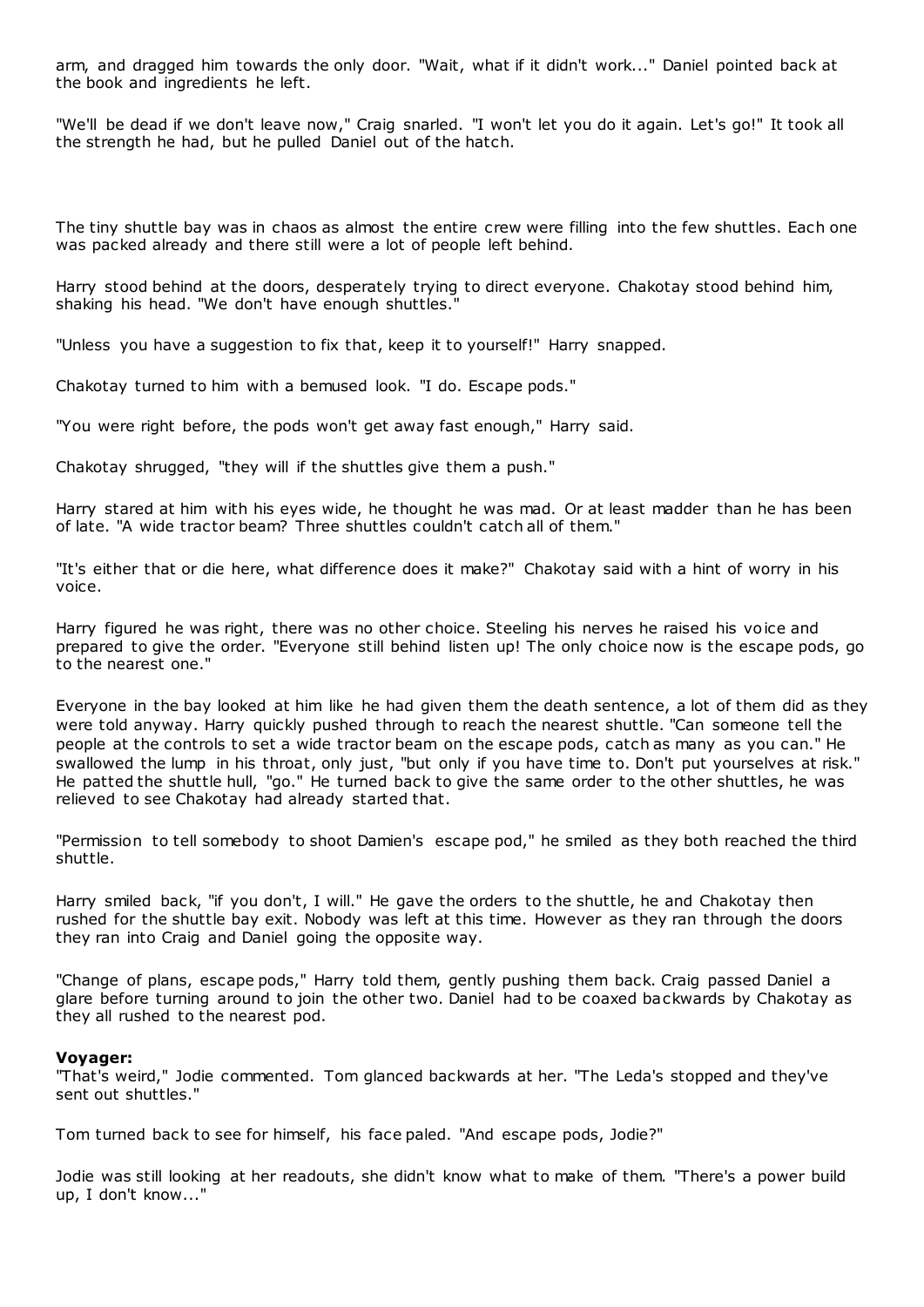Jessie was looking at a similar display on her console, she quickly looked up with wide eyes. "Tom, either stop or move to the side. The Leda's breaching."

"When?" Tom stuttered.

"Now!" Jessie snapped.

Tom quickly grabbed the lever he used to control the warp speed. "Hold on." His other hand grabbed the little control stick as the lever was pulled back. Unlike a normal drop out of warp, everyone felt this one pull them backwards.

The viewscreen showed the Leda as a tiny dot directly ahead, three shuttles were barely visible as well, each one with a tractor beam trailing behind them.

"Get a lock on as many of the un-tractored pods as you can, quick," Tom stuttered.

Jessie was the first to notice a white light pierce through the Leda's dot, obscuring the view of it. She looked over to a panicking Jodie, and thought she'd quickly try to help her out. Both of them hammered their controls as Tom moved the control stick to the right sharply. Voyager pulled to the right just as sharply. Everyone who weren't holding on fell to the right.

Tom's hand grabbed the warp lever once again, he didn't wait for a confirmation of the transporters, he pushed it forward as quickly as he could.

A white flash lit up the area, then as quick as it appeared collapsed in on itself. The Leda buckled under the pressure, tearing itself apart. Space around it seemed to ripple, creating a distorted wave going in all directions.

Every shuttle jumped into warp more or less in sync with each other, each one tractoring a group of escape pods. The left behind escape pods disappeared in a shimmer. Voyager's warp drives raised and shot into its own white flash. The wave flew through the space they were just in a second later.

Tom fell back into his chair, sighing louder than he ever had before. "How many did we have to leave behind?"

"Just three. If we had just a few more seconds," Jessie said sadly. Jodie confirmed it by hitting her console.

B'Elanna glanced between the two, "don't beat yourselves up. I tried to get some of them out too, we just didn't have enough time."

Tom's head shook, "what the hell happened? They got away first, none of the shots went through the shields." He reluctantly turned to Naomi sitting in the first officer's seat, "Naomi take the helm for now. If Nathan's still around, he can take over." He climbed out of his seat and tapped his commbadge, slowly he made his way for the turbolift. "Stuart to the Bridge."

Naomi quickly rushed to reclaim her seat, she stared at the manual part for a second and returned her attention to the console part instead.

Tom stopped next to Tactical and the turbolift. "Jess, did Harry make it?"

Jessie glanced down at her station, she nodded. "He's in one of the pods we beamed up. Cargo Bay Two."

"Right. You take command until James gets here," Tom mumbled, his head drooped down. "I gotta know what happened," he said as he entered the turbolift.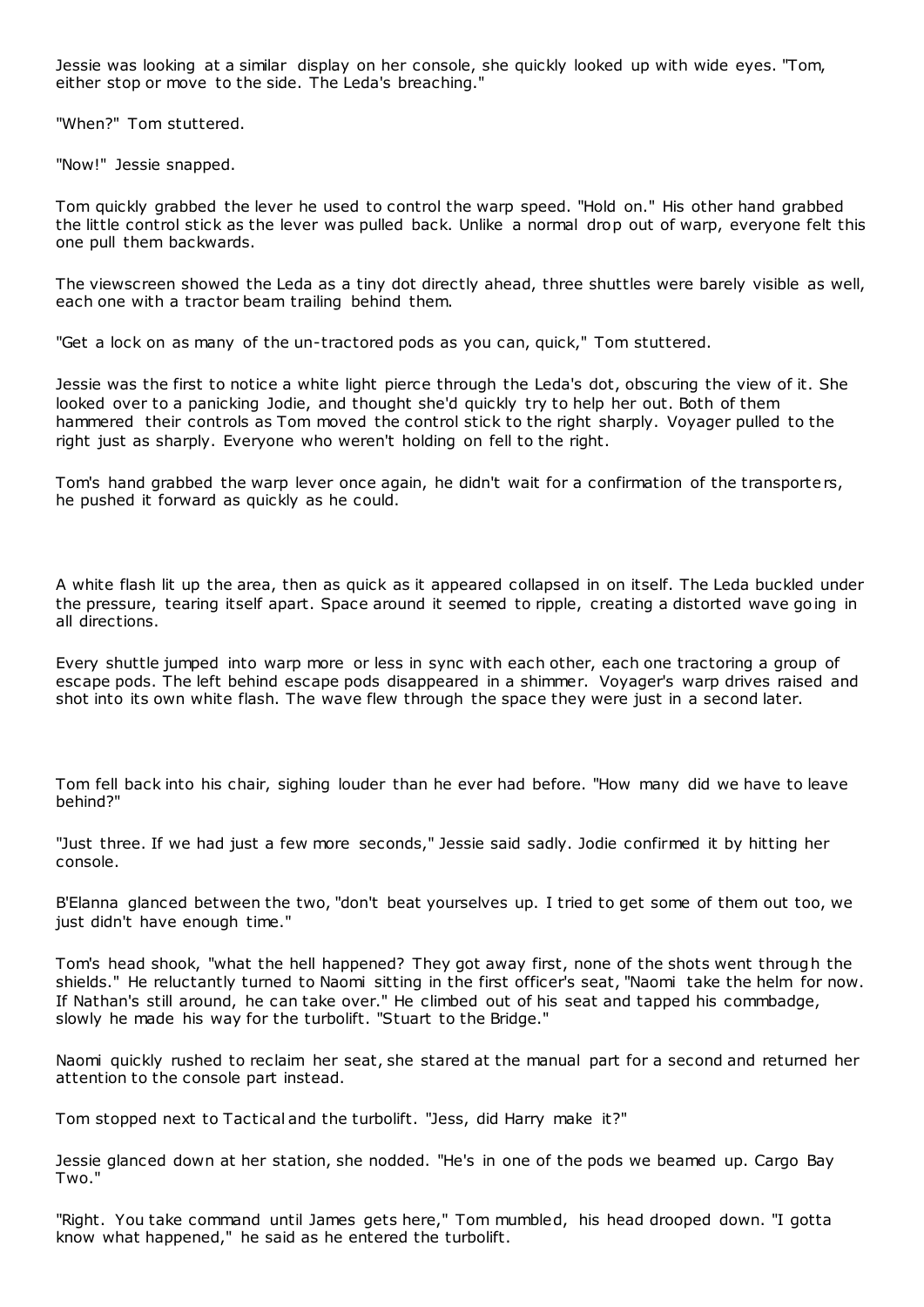## **Conference Room:**

Harry's head buried into his arms as they folded on the back of a chair. "It shouldn't have." His head raised slightly, "it was one of the Leda's easiest battles."

"You're forgetting the power overload," Chakotay said. Harry shook his head. Tom only frowned, glancing between them. "I don't think it was the battle. Annika reported that the power was being drained from an unknown source." Tom's face drained even more than before. "When she tried to compensate, it started to feed back but straight into the system she was trying to save."

"An unknown source?" Tom couldn't help but shiver.

Harry straightened back up, "no. The Leda wouldn't have problems like that. Only Voyager has the Deck Thirteen instability, rifts that drain or chuck out power. We didn't detect anything like that anyway."

"We did detect a power build up when we approached, though that could have been the breach itself," Tom commented.

"She was fine, nothing was wrong," Harry complained. The other two men looked at him, clearly seeing the guilt on his face. "It doesn't make any sense. It doesn't help that every sensor data we got off it went with her."

The nearest door opened, B'Elanna and Annika walked in. B'Elanna did so quickly to avoid being too close to her, but she followed her like a puppy chasing a stick.

"The Engineering crew are fine, they tell an interesting story," B'Elanna said.

Annika nodded, "it's a good thing I beamed them to Sickbay, or they would have been left behind."

Chakotay narrowed his eyes in her direction, "for all we know you're responsible for the breach. You were the only one conscious in there, and it's not like you haven't tried to kill us before."

"She's not," B'Elanna said. "Everyone in Engineering say the same thing. Their stations were blacking out, communications were cut off and their own energy started to drain. Annika walking in just as they collapsed was a not funny coincidence."

Annika frowned, "I don't get it." She glanced down, noticing her visible cleavage wasn't quite right. She adjusted her top, down.

"Though she probably didn't help," B'Elanna shuddered.

"But the power returned, what happened there?" Harry questioned.

"As only Annika was there, we can only guess at the moment. Whatever was draining the power must have stopped," B'Elanna replied.

"See, her fault," Chakotay pointed his finger at Annika.

Annika pouted angrily, she swung her hands on her hips. As she did something wobbled, it wasn't a pretty sight. "When I got there, there was only a drop of about 1%, I chucked that into the core. I didn't do anymore than that. The spike afterwards was something else, you meanie."

"A drop of 1%," Harry thought aloud. "If that was all it was, why did stations go off -line, what happened to the staff there?"

"It was probably recovering when she got there," Chakotay said.

"So whatever fed from Engineering, slowly chucked it back, but to the wrong place and boom," Annika said.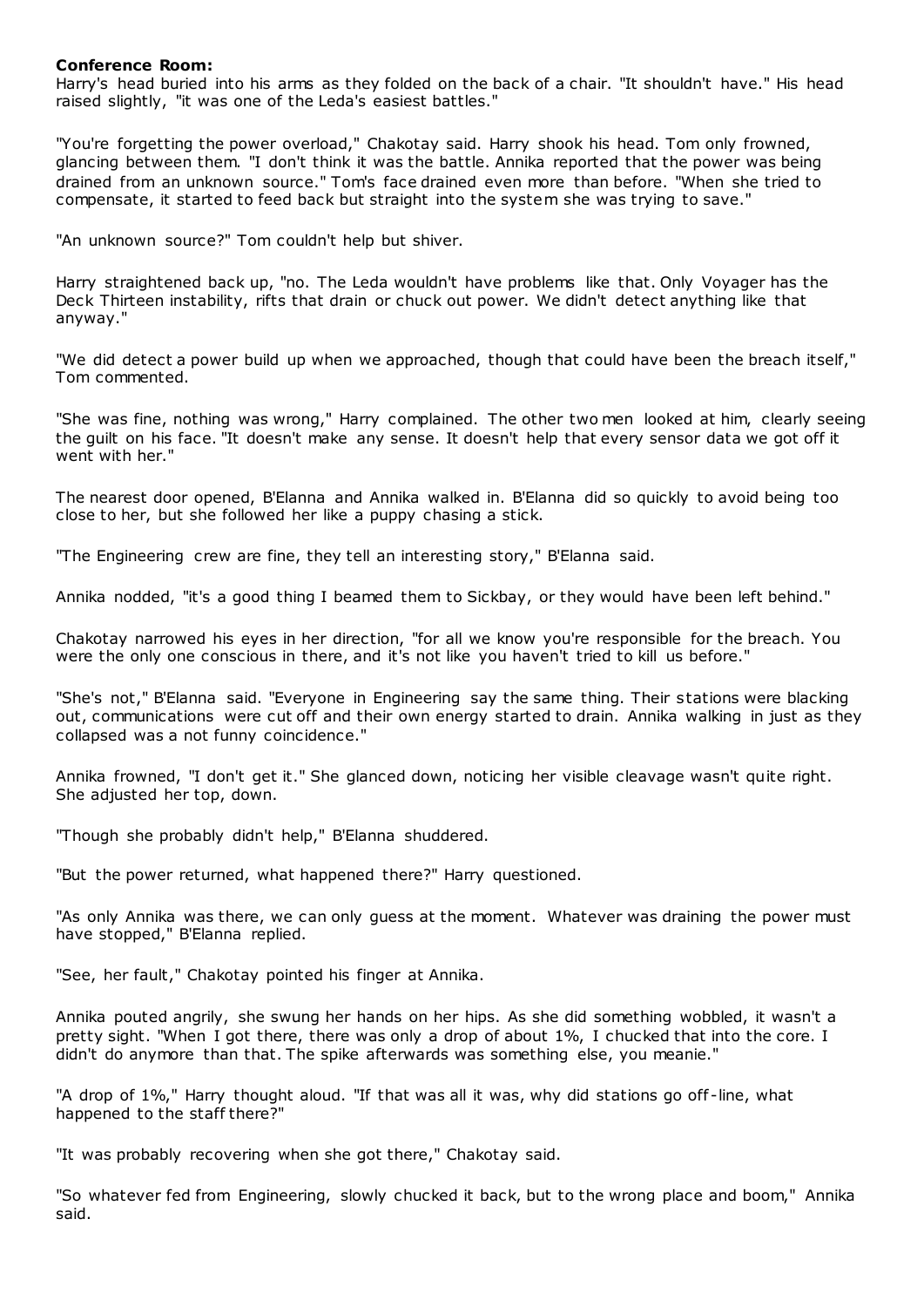B'Elanna sighed, "that's pretty much the gist of it."

Harry shook his head. "Three of my people are dead thanks to whatever did this. We need to find out what it was."

"Agreed, it could easily happen here," Tom nodded. He cringed slightly, "again!"

"Really? How many times can we suffer that plot?" Chakotay groaned.

"I'll get to work on it right away, not that we've got much to go on. There's the brief scans of the Leda before the explosion, and before it escaped the armada," B'Elanna said as she turned to leave. She groaned when Annika followed her. "No, no, god no." Annika kept following her anyway.

"Is it possible that the Leda fell through a spatial anomaly during its escape, like Voyager did when we got the haunted Deck Thirteen?" Tom questioned.

Harry shook his head, "definitely not. The space we were flying through was clear. I don't remember anything of the sort over the last few months."

"We didn't detect any portals anyway," Chakotay added on.

Tom wasn't buying it, "then where was the power going?"

#### **Deck Four:**

Daniel was barely listening as Craig followed him down the corridor, talking angrily at him. He had one thing to do and he didn't want to be slowed down.

"Are you listening to me?" Craig demanded. "You said the spell drained power, the Leda's power drain destroyed it. How are you not getting this?"

Daniel stopped dead in his tracks, Craig darted around him to avoid a collision. Daniel turned to face where he was before, but had to change direction as he had overtook him. "The power drain was minimal and it definitely wouldn't have gone back, unless it didn't work. It should have went to the target."

"So you're saying it failed, and three people are dead cos of us?" Craig muttered.

Daniel shook his head, "you're the one not listening. We saw the spell leave, after the warp core breach started. It wasn't us!"

"You don't know that for certain. You didn't know about the spell a few days ago," Craig snapped.

Daniel smiled, "then let's find out. She's in here." He pointed at a door just a tiny bit ahead of him. He didn't waste anymore time, his fist knocked at the door rapidly. Craig stood well back, his chest heaved and his heart thumped louder than Daniel's fist.

"There's a door chime," he mumbled.

Daniel waved off his comment just as the doors opened. Ylara appeared at the door, her face full of confusion. Daniel inhaled sharply as he thought about how he should speak to her without being too direct. Craig still hung back, barely looking in her direction.

"What?" she asked.

"Um, are you okay?" was all Daniel could think of.

"I was," Ylara muttered, her eyebrow raised pretty high. Her attention went to Craig then back again.

"Was?" Daniel's attention was piqued. "You mean something just happened?"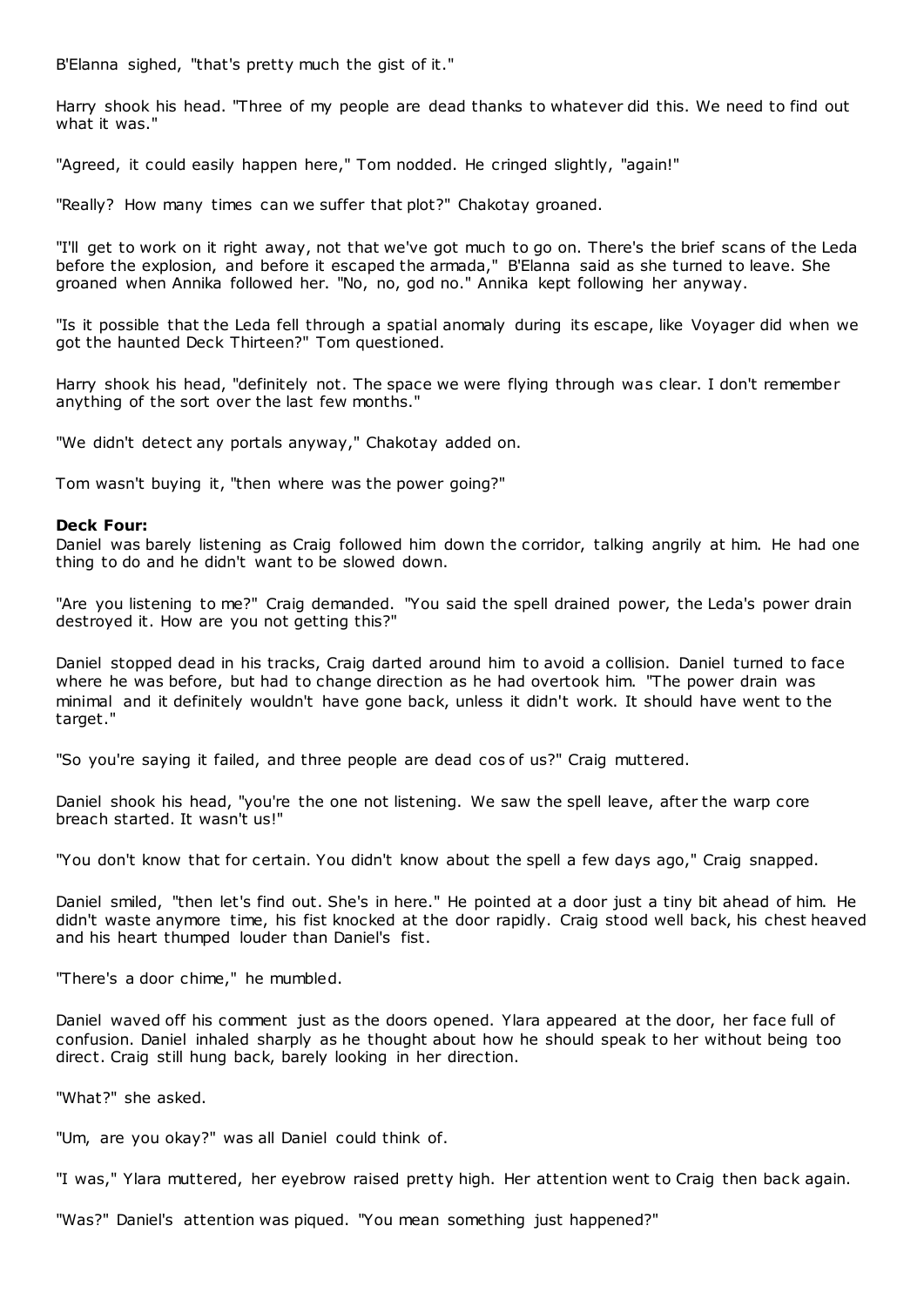Ylara only managed to blink a few times, her stare was blank. Eventually she answered, "yeah, you showed up and started talking like this." Craig shook his head in the background, rolling his eyes as well. "What's going on?"

Daniel looked confused as well now. "Didn't anything happen during the battle and escape, to you I mean?"

"No," Ylara scoffed. "Answer mine."

Daniel didn't, he just turned around and stomped off, muttering under his breath. Ylara looked at Craig for one instead, he stepped a bit closer with a guilty look on his face.

"I'm sorry," he said quietly.

Ylara was even more confused than before. "For what?"

Craig once again found that he couldn't look her in the eye. He felt that he should give her an answer at least, considering his failed attempt on her life. All he could say was, "everything."

Ylara didn't know what to say to that, it didn't matter though. Craig walked away, the weight on his shoulders started to crush him again.

Harry stared at the stars for what felt like hours. Only they weren't real, they were apart of the twisted map B'Elanna had created in Astrometrics. Real or not, they couldn't make him feel better.

"Chasing ghosts?" a voice behind him startled him.

Harry glanced back to see the culprit, "in a manner of speaking."

"Sorry, I'll be quick," James said as he approached the consoles. Harry side stepped once to let him through. "B'Elanna asked me to have a look at the damage on the planets."

"Why you?" Harry questioned.

"It's just a theory everyone has," James responded. His finger pointed towards the star chart, "can I?" Harry nodded grimly. James pressed a few commands in and the chart disappeared. It was soon replaced by an aerial view of a planet. Harry slowly turned back to look as well. "Computer highlight the damage." The screen zoomed into some countryside, then highlighted some small buildings dotted around.

"That doesn't look like a normal target an attacking ship would go for," Harry said.

"No," James agreed. He pressed one more command, making the screen zoom in even closer. The buildings they could see looked like rural cottages, the highlighted ones were covered, some partially crushed by metal debris. Both men looked for the same thing, anything in the area that looked like it was made from the same material. "Well whatever was destroyed in the attack is long gone."

"Even so there should be more debris than this, scorch marks, the building's foundations, a crater in its place," Harry muttered.

"We've seen this before," James said.

Harry felt like kicking himself, he thought he should have gotten it before James did. "Game Sphere tower. It's destroyed and it disappears like it was never there. Only why is the debris still there?"

"There was some left over from the Shurouva towers as well. Maybe during the opening attacks, they broke apart. When the towers went, they were no longer apart of it to disappear," James said. He wasn't really convinced of what he was saying.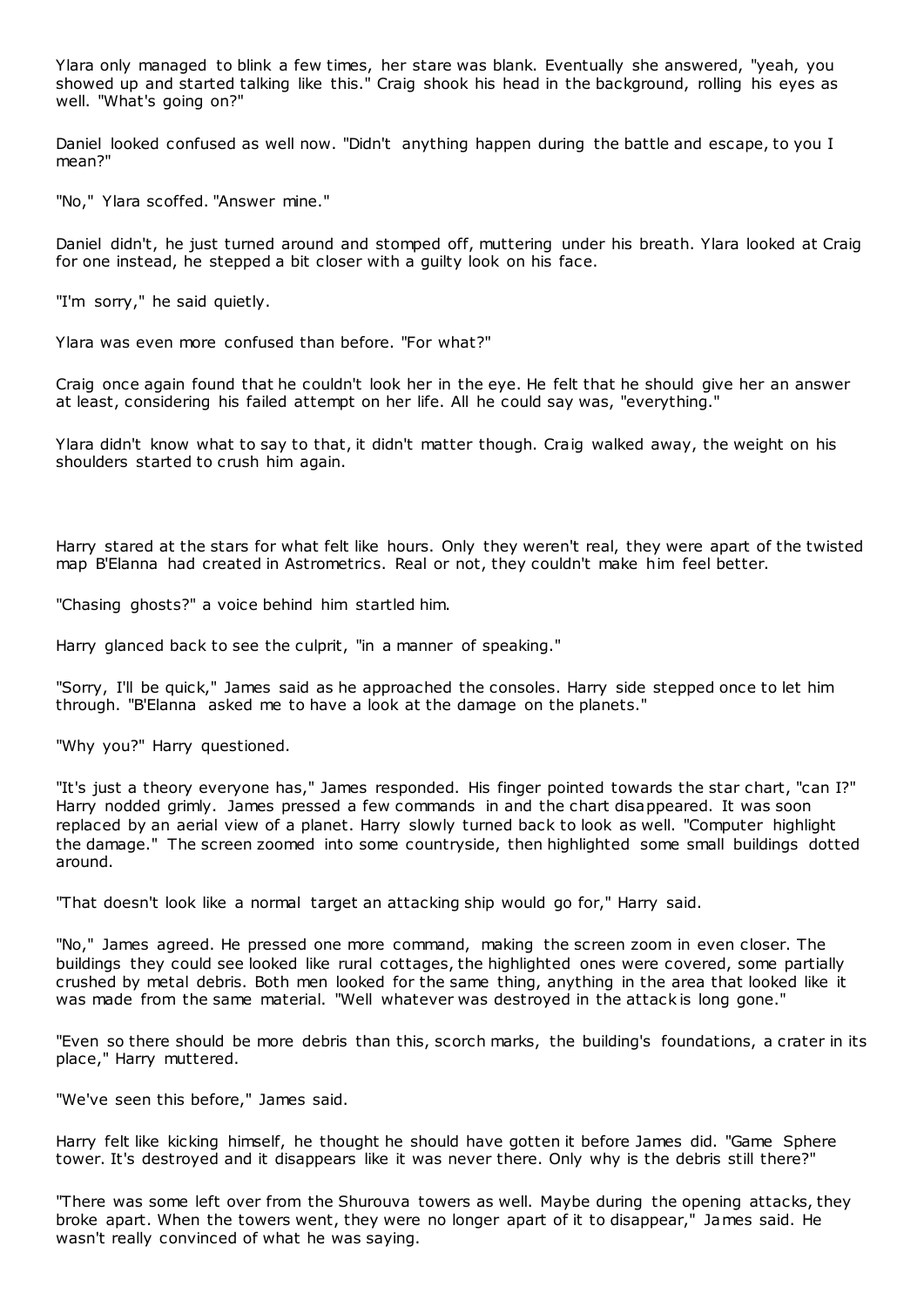"There would be a lot more than this," Harry also wasn't convinced.

James frowned as a thought occurred to him. "This is the first attack, they were the ones that said their fleet was destroyed. This could be what's left."

"Okay if the Enterprise really is on a Sphere Tower destroying mission, why attack innocent ships? They didn't fire on the second guys," Harry questioned.

"I don't know. The natives shouldn't have been so eager to defend these things anyway," James said.

"Maybe they didn't," Harry said thoughtfully. A small smile began to form on his face. "These towers are built by Soft's posing as aliens, maybe..."

James nodded, "the Soft were manning the fleet."

Harry didn't mind that he finished his sentence, helping to solve a mystery made him forget the loss of his ship for a few seconds. "Right and the poor aliens just think they were attacked by the big bad Humans."

"No doubt the Softmicron will build another few towers," James said grimly. "I doubt they sent their entire invasion force onto the defending ships."

Harry stared at the screen, feeling oddly determined. "We have to stop the Enterprise." James turned his head towards him. "If we don't, nobody will want our help and the Softmicron wins."

"I don't know," James sighed. "We still don't know how it survived its own core breach. Or where its been between then and it going into Death Corridor. Who's running it and how did they figure the sphere thing out?"

Harry's face and his determination fell, he wasn't sure how to answer any of those questions.

"It was probably you panicking and grabbing the cauldron before it finished," Daniel ranted as he stomped into his quarters.

Craig quickly followed him in before the door shut him out. "You call that little thing a cauldron. I've seen egg cups bigger than that."

Daniel swung around, his anger had made his face extremely red. "That's the part you focus on!"

"Fine, let's focus on the red cloud of warp core breach," Craig said. "The spell failed and almost killed us, and you're angry at me?"

"It didn't try to kill us, god! The battle did that," Daniel snarled.

Craig's head shook, "you're wrong. As soon as that cloud appeared, I knew something would go horribly wrong. What we were doing was wrong, and that was the message."

"You're a coward," Daniel spat. "Always have been, always will be." Craig kept his tongue for the moment, he turned to pace back and forth. "Face it, if the warp core breach was caused by the spell it's on your head, not mine."

Craig swung around to face him once again, his eyes wide with fury. "Me? It was your spell. You felt the damage that was being done to the ship and you didn't stop...'

"You tried to stop it," Daniel butted in.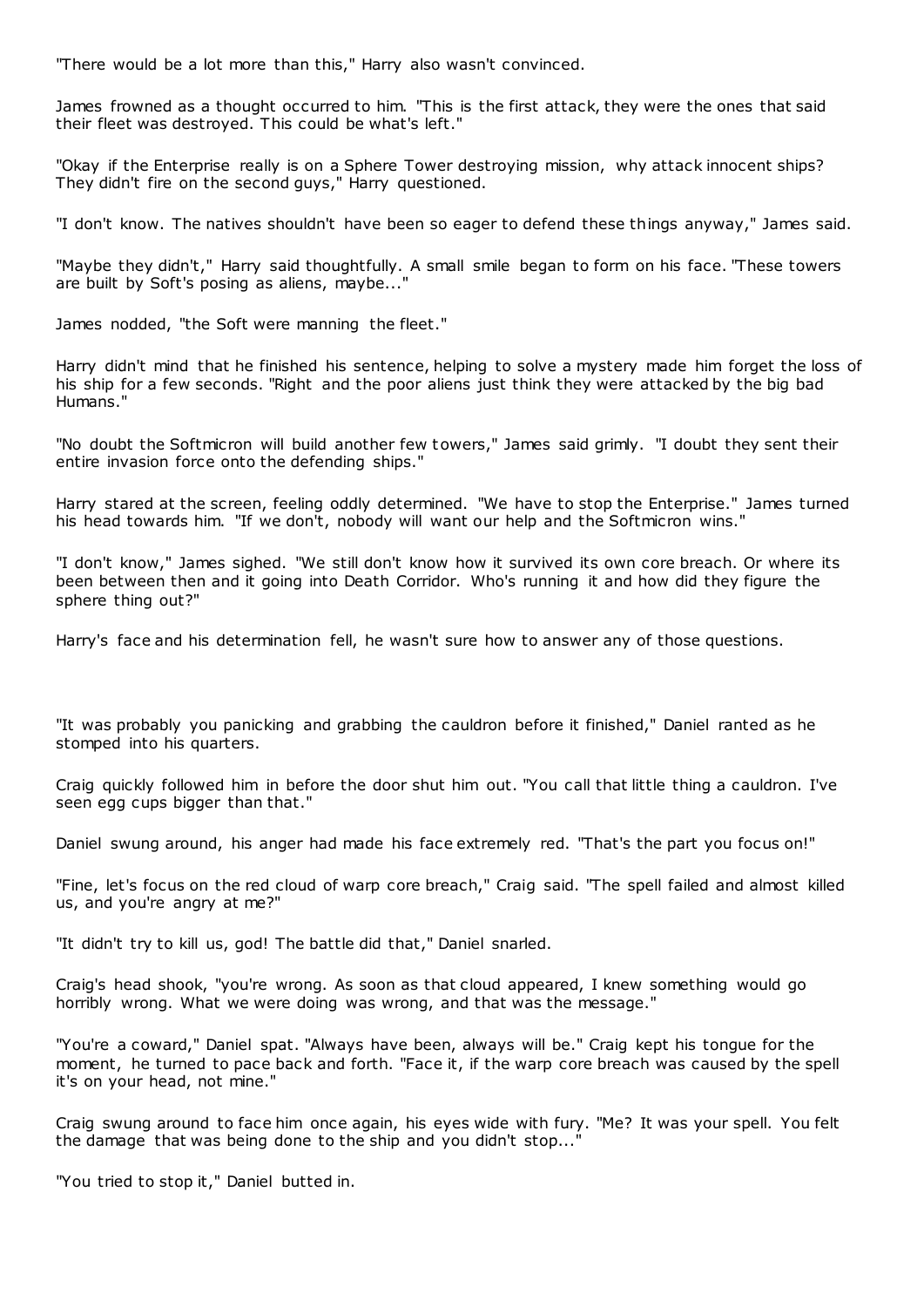"You said it yourself, the spell left the ship after the damage was done. My interference, which was only a try, did nothing," Craig said, his voice trembling with anger. "You killed those three people, and you could have killed everyone on the Leda. Lena would never forgive you for that, and you know it."

Daniel chuckled, but it wasn't because he was amused. "What does it matter anymore? She's dead. The spell failed, the book's gone, you've talked a Q out of it. What now, huh? Ylara lives to be an old woman while Lena's soul rots? How is that fair?"

"It's not fair," Craig agreed with only that part. "Both Ylara and Lena deserve the chance to live, but only one can. It's not up to us to choose that. I tried to tell you that. But you, you'd rather play god."

"You know, I think fate's paying a cruel trick on us. That vampire she told me about was so close to killing her, and he didn't. Somebody should. Would have saved us all this grief," Daniel muttered. He didn't see it coming this time so he couldn't stop it, Craig's fist flew into his face. It was hard enough to knock him back a little, he felt a little blood dribble from his nose.

"You're supposed to be a watcher, guardian and or teacher of the Slayer. All you've ever done is kill people and ruin the Slayers lives. Who are you to talk about grief!" Craig screamed at him.

Daniel wiped the blood from his nose, smiling slightly. "Are we back on this? I told you, I'm not him."

"You only lost your memory. You're the same guy, only cos you've forgotten you're repeating the same crimes," Craig said.

"Oh I see what this is," Daniel groaned and rolled his eyes. "You don't care who's inhabiting Lena, not really. As long as her body's around." He raised his hand just in case, to block another hit. "You never loved Lena, you lusted for her. What's wrong, are you liking the idea of the *bad girl* more?"

"No," Craig said with certainty. "I'm just a Human being, I have a soul, a conscience. Something you'll never have. What we did today, I'll have to live with it every day. But you, you'll have forgotten it by tomorrow. I won't be judged by a heartless bastard like you." He turned to leave but stopped at the door, "you try anything else, I'll kill you myself."

He heard Daniel laugh behind him, but he couldn't tell if he was faking it or not. "You mean you'll get your ex best friend slash Slayer to do it. You'll tell on me and he'll come for me. Put the big boy boots back, kid, they don't fit you."

"Your material's getting old Dan, just like you. I'd watch your back if I were you," Craig said as he walked through the doors. They shut behind him.

The door chimed. Ylara stared at the door for a minute or two, in the meantime the door chimed a few more times.

"Go away Damien!" she decided to yell at it.

For a few seconds it was quiet, she figured he got sick and left. The doors opened, killing that thought. Damien waltsed in like he owned the place, a smug smile spread across his face.

"I've figured it out," he said.

Ylara rolled her eyes, "yes I have too. It's called a door."

"Hardly," Damien scoffed.

"Yes it is," Ylara muttered.

Damien laughed but he was faking it. "I'm sure it stumped you, old lady. No, I mean I get why you won't kill that Barbie for me. You're scared that you can't."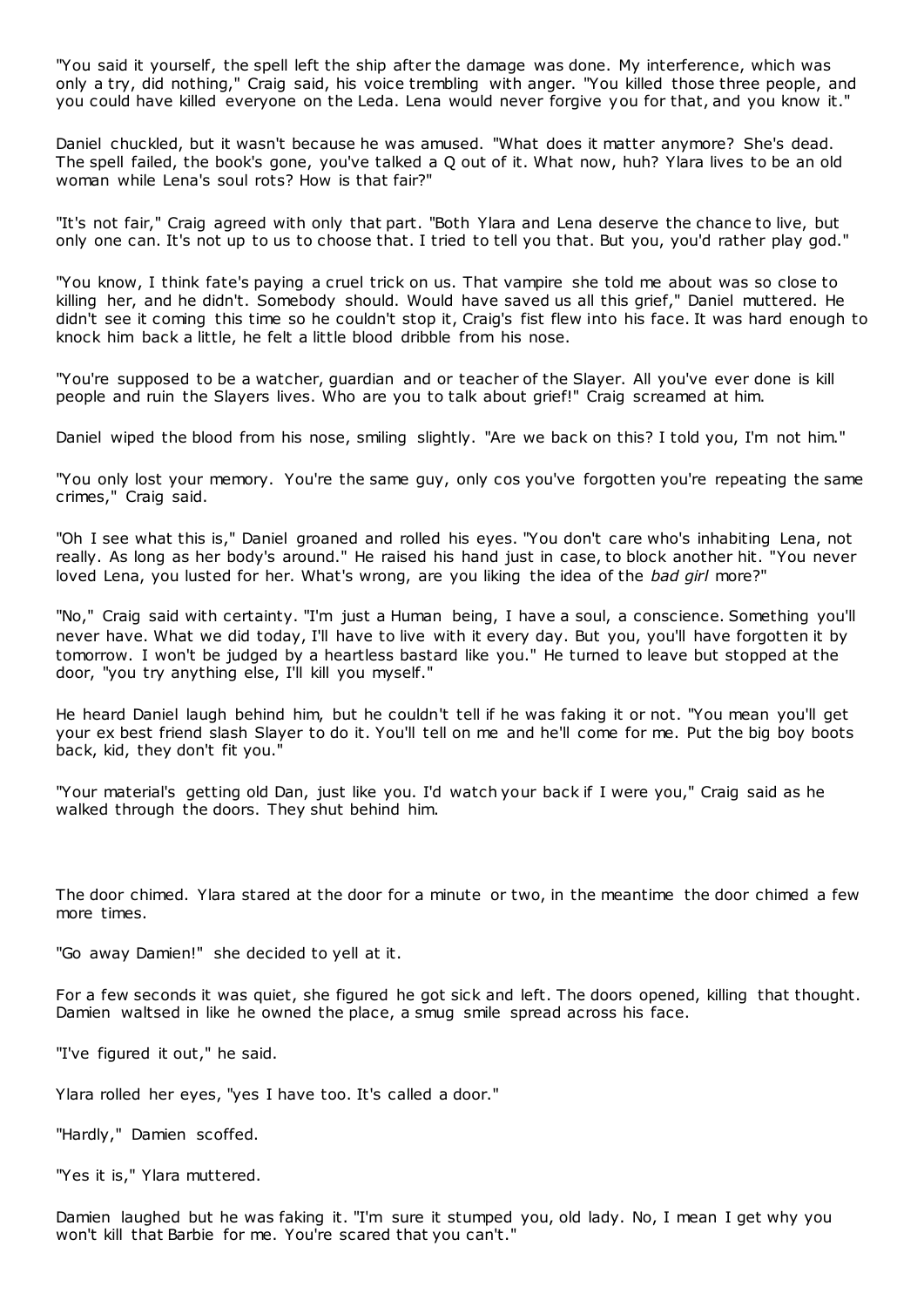Ylara stared in his direction, but not directly at him. She felt he wasn't worth getting annoyed with. "You still haven't cleaned my bathroom, you know."

Damien walked towards her with folded arms, he was getting annoyed instead of her. "Oh come on! Ever since that Mess Hall incident our spats are lifeless and boring. Where's the hate? Where's the violence?"

"Why would I be scared of a sparkling vampire that's biggest weapon is how annoying she is?" Ylara asked.

Damien's smile soon came back, "oh you did hear that, did you?" Ylara's eyebrow raised, he sensed a tiny bit of frustration in it. "Well Kevin's assassin didn't have to be a big bad, did he? I'm guessing you slipped up or ran like you said, but he wasn't really all that. It doesn't make you look bad to say he was a big badass vamp, huh?"

"I see, so cos I couldn't handle that I can't handle the giant chest?" Ylara muttered.

"Naturally. I figured I'd tell you not to worry Lena's little head over it, I'll ask big bro to take care of it," Damien said. He bent over to give her a close up wink, "I won't tell him I came to you at all."

A small smile appeared on Ylara's face, her hand lunged for his very close throat. He seemed to know she'd do that so he jumped back.

"There's my girl," he cackled. "I thought you had gone all pathetic and girly."

"Your girl? I thought that was Annika," Ylara said. Damien shuddered briefly. "If you want me to kill her, you're going have to at least remember you still owe me chores."

"Chores, what chores?" Damien laughed.

"Okay, enjoy having her forcing you into kisses, smelling your underwear and maybe drugging you," Ylara smiled.

Damien's face turned extremely pale, but with a hint of green as well. "Smelling is next?" he squeaked. Ylara couldn't help but giggle at that. "Bathroom huh?"

"Please," Ylara smiled nicely.

Damien pulled numerous faces as he headed for the bathroom, he stopped just as the doors opened. "Wait, how do I know that you still won't kill her after I've done this?"

"Yeah," Ylara sighed. "That was my evil plan all along, a clean bathtub." The door chimed again. This time Ylara answered immediately, "come in." The doors opened and James stepped through them.

"Sure, answer to him," Damien groaned.

Ylara's rolled her eyes, "jealousy's an ugly thing."

James passed Damien a bemused stare as the ex villain turned back to face the bathroom. "You two friends again?" he smirked.

Damien scoffed, forcing Ylara's head to turn back his way. "Not that I care, but I think cleaning with just your hands will take a lot longer."

"How would you know, your only cleaning utensil was a rock," Damien argued back as he stomped over to a replicator.

"That's a yes," James said.

Ylara smiled between the two as she climbed to her feet, "he likes the abuse. It's a bit creepy."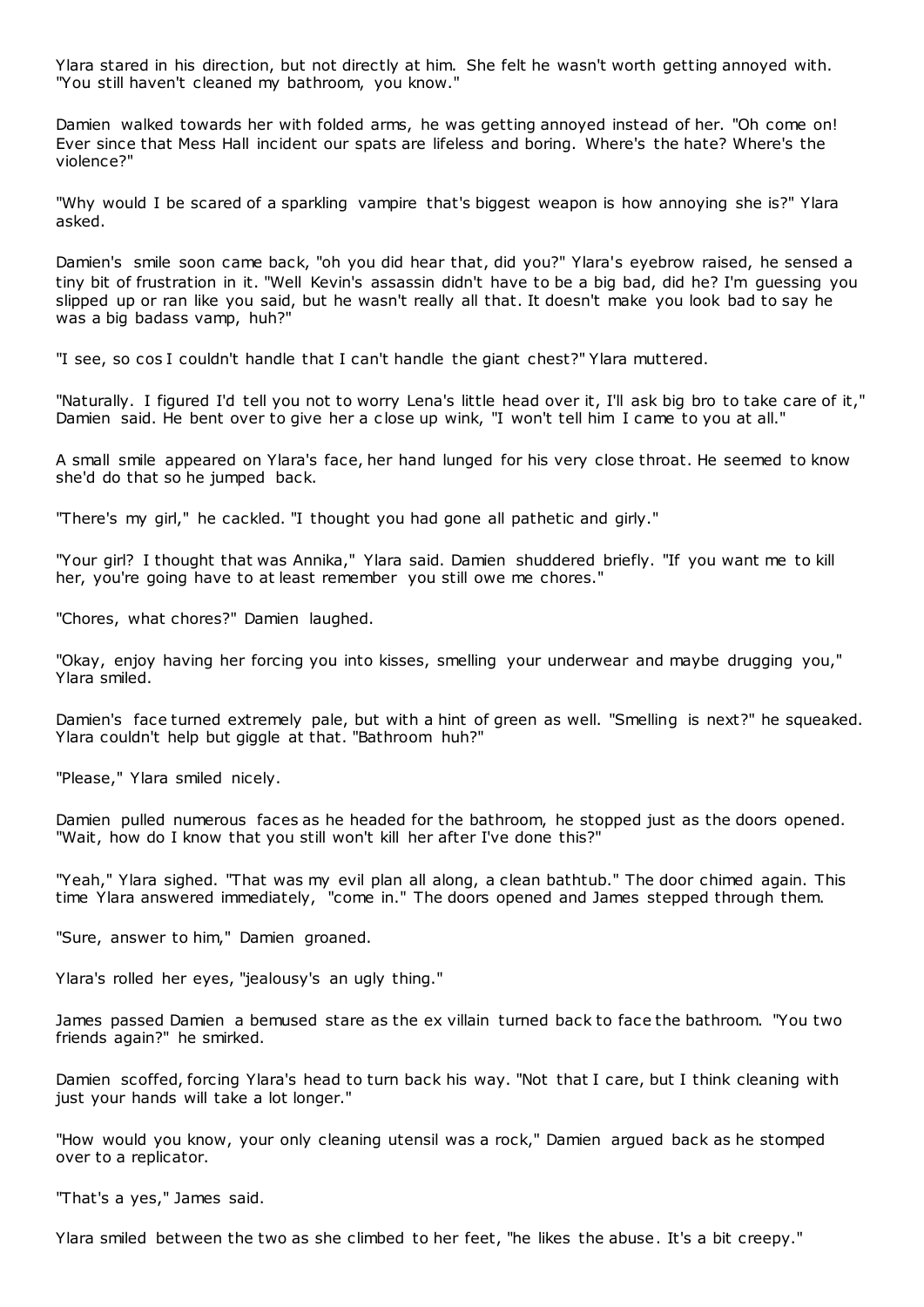James pulled a disgusted face, "likes it how?"

Damien scoffed even louder than before, "ha! You wish Slayer boy." A few cleaning materials appeared in the replicator.

"Creepy or not, he's good entertainment," Ylara said.

"Yeah," James agreed as Damien passed by him, carrying the supplies. He only had to slap his arm to make him drop them. He naturally got a few swear words and other muttering as he knelt down to pick them up. "There was something you wanted to talk about?"

Ylara nodded, "yes, it's something I should have told you before. My pride got in the way and..."

"Eew," Damien groaned, quickly standing up. "Anyone but him, gross." James grabbed his arm this time. "All right, the dad would be creepier. Anyone but them two."

Ylara stared at the man blankly, "I'm not confessing love for him, you idiot."

"Ah, good!" Damien laughed, glancing between the two. He noticed James smirking at him. "Yeah congrats, you were born with strength. What do you want, a medal? I don't sign autographs anymore."

James glanced briefly at Ylara who was giggling to herself, then back at him. He leaned in a bit closer. "You like her?" he whispered.

Damien laughed in his face but in a nervous way. "Please! The bitch has me cleaning her bathroom. Now will you back off, I already have one freak trying to kiss me."

James shoved him away, once again making him drop the supplies. "So, what is it you wanted to tell me?"

"Wait till I get some rabbits, and a ship. I'll sort him," Damien grumbled as he collected the supplies.

That didn't help Ylara's giggles, she tried to calm them down. "It's about the invasion on Voyager." She cleared her throat, that seemed to help for now. "You probably won't believe me but I ran into a strong vampire. Kevin died trying to protect me from him."

"Ran from," Damien muttered.

Ylara rolled her eyes, "yeah."

"This was what you wanted to talk to Wesley about," James nodded.

"Yes," Ylara nodded. "I believe it was Frenit." She was surprised when he wasn't, she frowned in confusion. "Um, I know you don't believe me but..."

"I believe you," James mumbled. "I ran into him too."

Damien looked up hopefully, "ran from? Wow and I thought you were a pro for dying."

"But you killed him, how is it possible?" Ylara asked.

James shook his head, "I didn't. Apparently I killed some shapeshifter instead, a lookalike." Damien stared at him and then Ylara, he seemed to be annoyed with what he said.

"Oh," Ylara sighed. "What happened with you?"

"It was in the tower. I just got away..." James said, glancing briefly at Damien. "Ran from him. I did some damage to him first, so it's a start."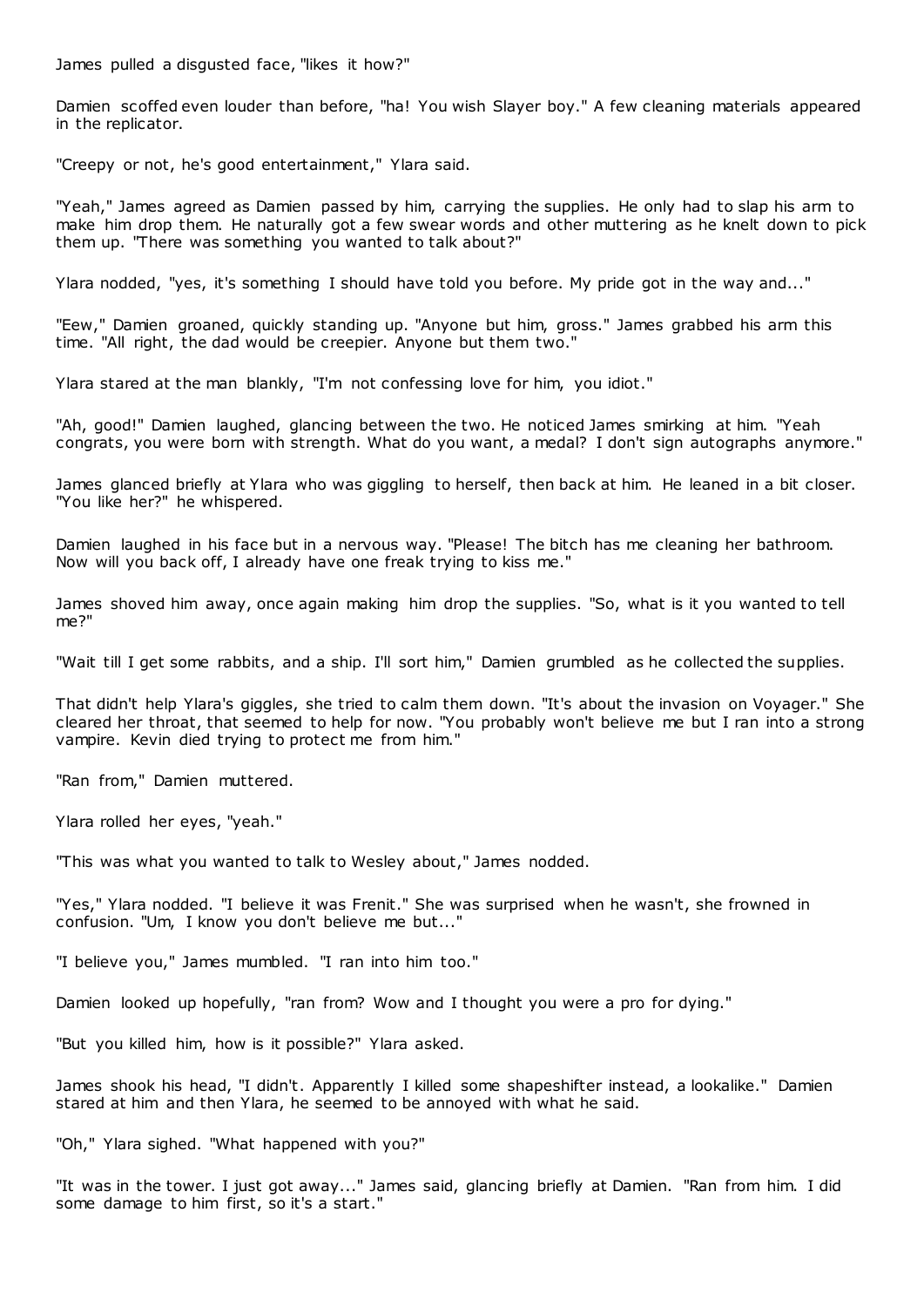"So he was in the tower when it exploded? Can a vampire survive that?" Ylara asked.

James shrugged his shoulders, "I don't know, normally I'd say no but this is no ordinary vampire. He hinted at why he was stronger than normal, but I don't know whether to believe him or..."

"Hold on!" Damien snapped as he climbed to his feet. The pair glanced at him. "A Softie changes into said vamp, he got into a fight with you, which probably wouldn't be too hard as he isn't the real deal. You killed him and didn't think, huh, when he didn't turn to dust and instead reverted back to his original form."

Ylara shook her head, she didn't understand what he was saying. James did though. "I don't think it was a normal run of a mill Softmicron shapeshifter."

"Classic idiot syndrome," Damien scoffed. "I shouldn't expect everybody to be a genius, but some common sense would be nice."

"The Soft's appeared to be creating super strong people, in the process their sense of self or souls are taken. It's not a long shot to say that they can make copies of people a lot more accurately and beef them up instead," James said.

Ylara nodded lightly, "and make their own vampires. Didn't you or another Slayer tell me that Masters were created from a Game Cube long ago? Something about memory loss."

"Yeah I never got that story. Three Soft's pose as vampires in a game, the game corrupts, and when they return to the real world they think they are vamps," James said. He smiled at her, "I never thought of that before, nice one."

Damien glanced between them again, they looked at him in return. "Was that common sensey enough for you?" she asked.

"Please, that was a load of gibberish," Damien groaned. He headed for the bat hroom with what supplies he had.

"Vampires were around in my time so I wonder why they bothered?" Ylara questioned.

"They never seemed to have an agenda, they just like to kill people," James replied. "Though the Equinox gave them one against us."

"Yes cos they had no reason to attack Humans before that. You idiots have no idea what you're talking about," Damien grumbled from the bathroom door.

James smiled apologetically in his direction, though it was obviously fake. "I suppose full credit goes to the lunatic who tried to enslave some first." Damien didn't notice and he smiled proudly. "Tell me what did you learn, since you're so all knowing about the Softmicron?"

Damien's smile fell off, "why should I tell you? You're the enemy."

"Nothing, thought so," James smiled.

"Oh please. You don't know anything either. All of this is guess work with no real proof," Damien said. "Typical blond."

"So you admit you don't know anything about them?" James said.

Damien shook his head rapidly. "When I said either, I meant her. Obviously."

James' eyes widened briefly to mock him, "obviously!"